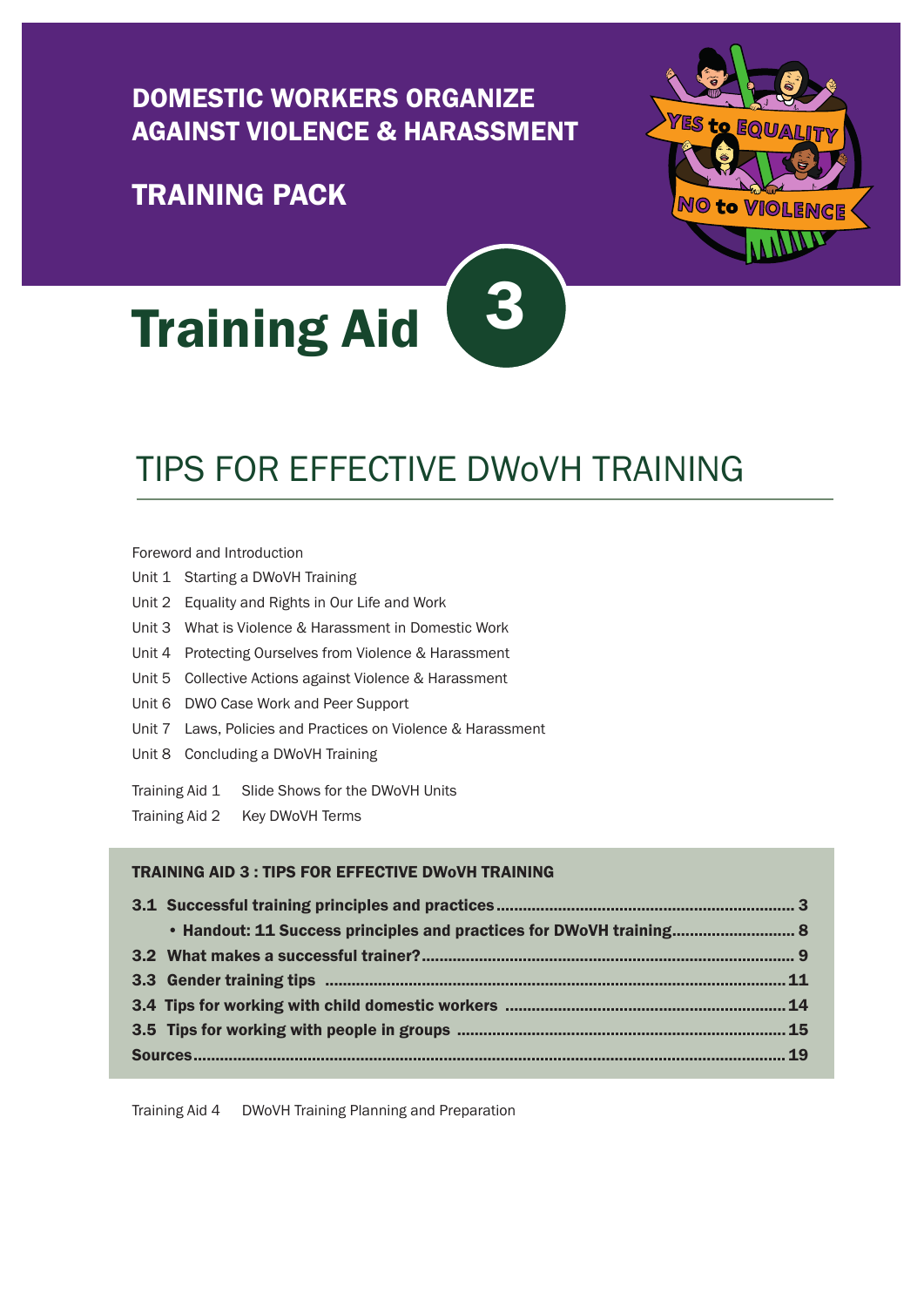# Training Aid

This training aid gives guidance and tips for planning and doing DWoVH trainings.

We discuss training principles and practices that have proven to lead to successful training.

We explain what trainers can do to train better.

We share tips on how to promote equality, empower women and children and address the needs of violence victims and survivors in the training content and in the group training processes.



# Key Message

Everyone can learn to train successfully with interest, commitment, study, practice and some tips. Knowing how to train is useful for us because we need to raise awareness, train and motivate many to join us in saying YES to equality and NO to violence & harassment against domestic workers.



### Training Organization

- These training tips are for domestic worker leaders and organizers who want to develop their training skills.
- They can be used:
	- $\bullet$  during DWoVH training of trainers (TOT) workshops in learning-by-doing practice and coaching activities with DWO trainers
	- **during DWoVH training with domestic workers who will share DWoVH information and skills with** other domestic workers
	- $\bullet$  for self-study and as a quick reference guide before doing a DWoVH or other training.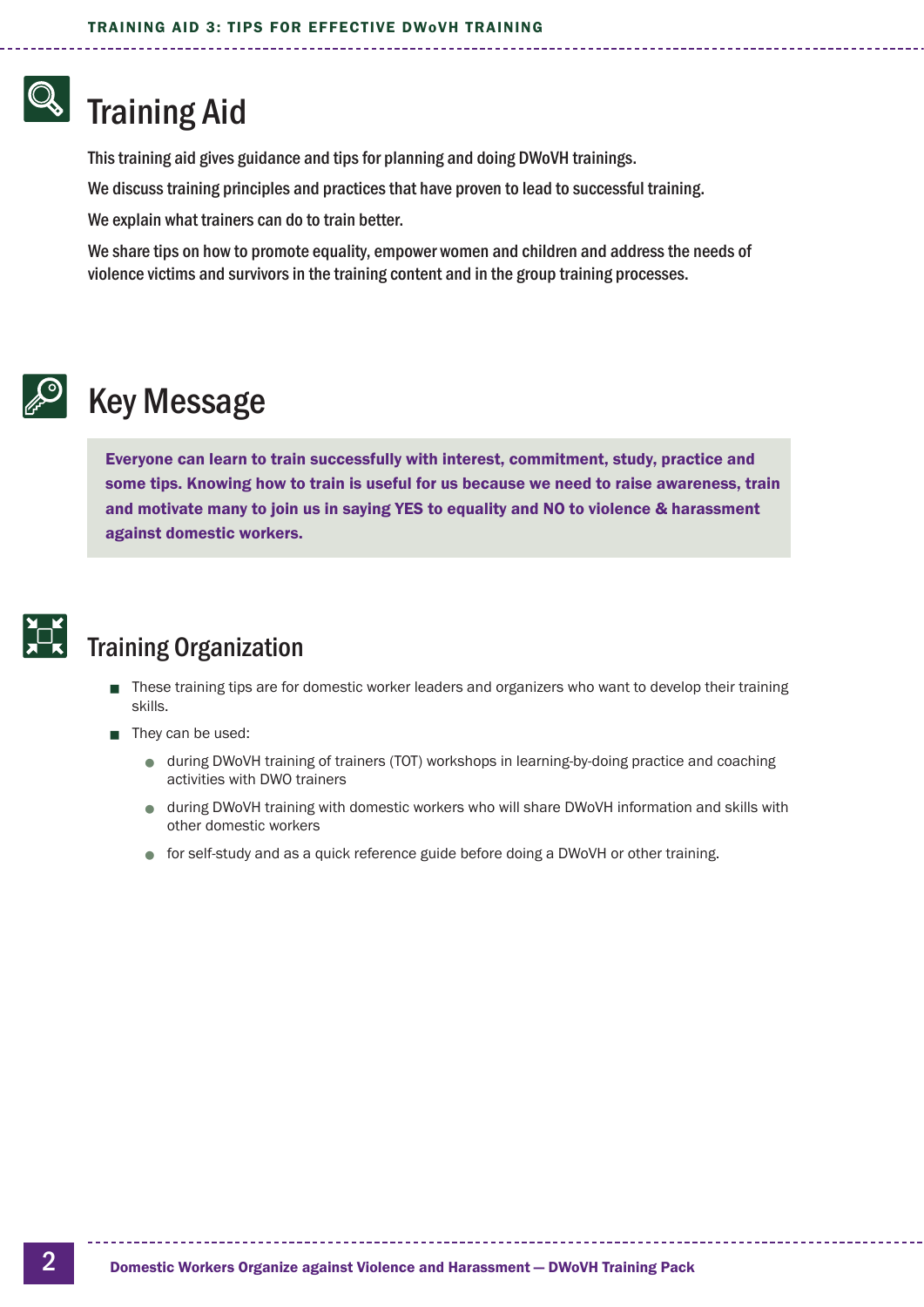## <span id="page-2-0"></span>**3.1 Successful training principles and practices**

In DWoVH training we apply the following training principles and practices that have proven to lead to successful training:

- 1. Ensuring respect, relevance, safety and fun
- 2. Focus on communication, dialogue and participation
- 3. Learning-by-doing with our body, heart and mind
- 4. Using the experiential learning cycle
- 5. Mixing training methods
- 6. Applying the 20-50-90 rule
- 7. Adapting to group size and dynamics
- 8. Keeping the pace in training.

#### **1. Ensuring respect, relevance, safety and fun**

Always ensure that the domestic workers who come to a DWoVH training are at the **centre of the training.** It is their needs and interests that the training wants to address. As DWoVH trainers we must create an atmosphere that is friendly, safe, supportive and engaging for our participants.

**Respect for each person** and the **diversity** this brings in a group, are key for creating a safe environment in which people feel valued and want to learn and share. Every person has ideas and something to share, whether they are young or old, women or men, black, brown or white, rich or poor and have a lot or little education. Encourage everyone to contribute and praise participants for every good effort.

Like other adults learners, we have **many years of experience**:

- <sup>l</sup> We come to training with established values, beliefs and opinions. We learn best when we can draw on our own knowledge and experience.
- We want to learn about things that are relevant to us. We want to solve problems. We relate the training to our own lives and find it most useful if we can use it immediately.
- <sup>l</sup> We have a deep need to be self-directing. We are in charge of our own life and we are responsible for our own learning.
- We need respect and have pride. We must treat each other as equals and with respect.
- <sup>l</sup> We want to feel safe and free to express our ideas. We need to know that our contributions are valued.
- <sup>l</sup> We need a break often. Adults tend to concentrate less than children, because the subjects are not totally new to them.

**Be flexible and adapt the training** to the participants' needs and expectations. Remember that different people have different interests and ways of learning.

Keep in mind that **learners are responsible for their own learning**. At the same time **trainers must be accountable** to the learners: Their learning needs must be met, and the training must be relevant and useful to them.

**Include many activities like games, songs and physical exercises** in the training, because they energize us. We often have to work many hours for our employers and our families, or we may combine work with school and study. As a result, we may have **little time and energy** to participate in anything else. **Training**, therefore, **needs to be interesting and fun**. **Recreation and relaxation** are vital to loosen up our bodies and open our hearts and minds.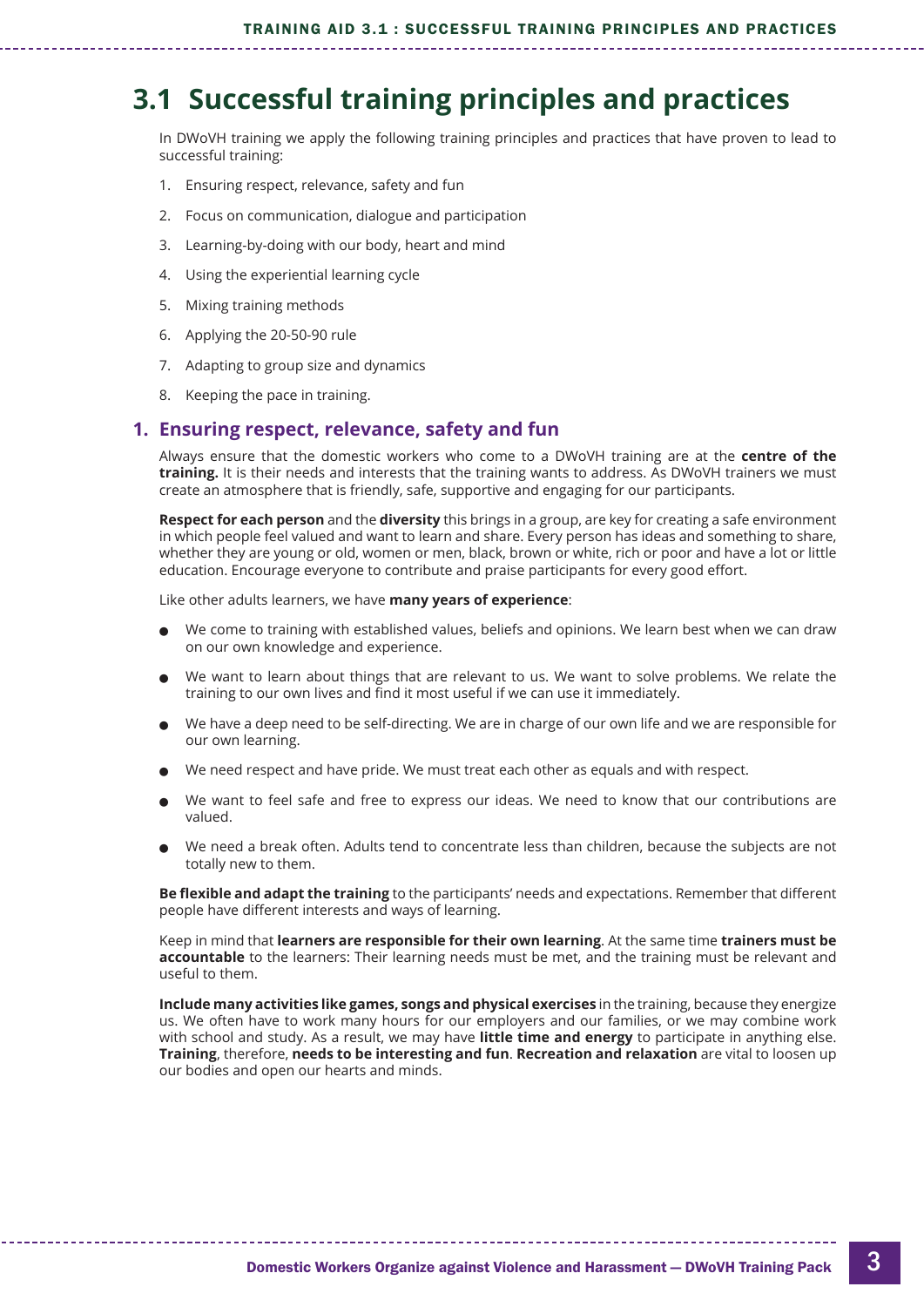#### **2. Focus on communication, dialogue and participation**

Good communication, free exchange of information and active participation are key for successful training. Note that all learning in groups is both:

- <sup>l</sup> A **collective process** of sharing experiences, knowledge and skills
- **An individual process** of self-development.

Effective learning happens when there is **two-way communication** and **open dialogue** between people: When there is a lot of interaction between trainers and learners, and between learners. Our role as trainer is to share knowledge and help learners identify their individual and collective needs, priorities and potential, so that they have the tools to develop themselves and their organizations. Trainers are both **teachers and facilitators of learning**, and **also learn from participants**.

**Active participation** by everyone is key to success in every training. We learn the most when we become actively involved.

#### **3. Learning-by-doing with our body, heart and mind**

People learn better when they can **use their bodies, hearts and minds** and engage **all their physical, intellectual, emotional and social skills** by doing, feeling and thinking during the training. **'Learningby-doing'** training methods have powerful learning effects because participants use all their skills and learn at many levels.

#### **4. Using the experiential learning cycle1**

Every training activity is usually done **in a specific order and systematic and logical flow**, known as the experiental learning cycle. This flow is built into every session as follows:



#### **The cycle flows as follows:**

- <sup>l</sup> We do a **practical activity** engaging our body, heart and mind
- <sup>l</sup> We **share our feelings** and views on what we did
- <sup>l</sup> We **analyze** what happened
- <sup>l</sup> We **draw conclusions** and key learning points for future use
- <sup>l</sup> We **remember** the things that are important to us and **apply them** in our work and life.

<sup>1</sup> Adapted from: GTZ, *International CEFE Manual*, 1998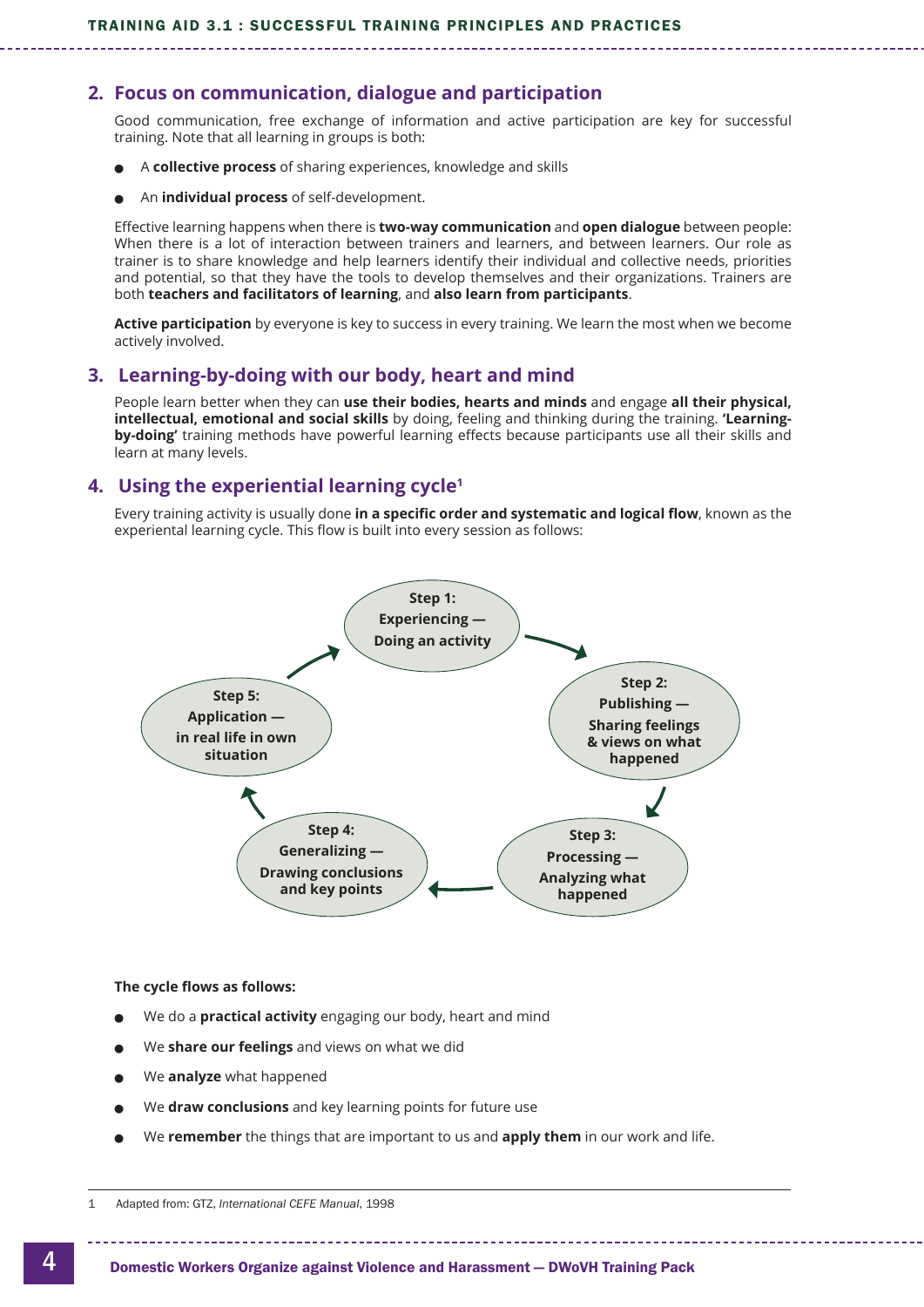During the 'doing' when playing a game or solving a riddle or problem, participants use their body, heart and mind. After these activities, they learn both with their heart (sharing feelings and emotions) and their mind (analytical thinking to draw conclusions and key learning points for the future).

Teachers, lecturers and trainers who are unfamiliar with **participatory learning-by-doing methods** may think they are for entertainment only. However, these methods are not only fun, but have proven to **have powerful learning effects** for people of all ages and all levels of education.

Many trainers **have to learn how to do participatory training**, because they have been trained in giving lectures and presentations only. Also, if the trainers are not sufficiently skilled and disciplined, participants may end up having fun with the 'doing', but don't learn anything from it, because trainers do not help them to analyze and draw out the 'theory', or the conclusions and key messages for use in real life.

#### **5. Mixing training methods**

It is good to **use many different methods** during training events. No single one is better than the others. Each method has advantages and disadvantages and is suitable at different stages of every training session. A regular change of training methods and pace (the speed at which something is done or happens) will keep participants interested and ready to learn.

**Presentations** are **essential** in any training but they must always **be brief**, because the attention span of all learners starts to waver after 15 to 20 minutes. Traditionally, presentations or lectures were the main form of teaching. Teaching through lectures, also known as 'feeding the duck', is still quite common. For large groups, lecturing continues to be the main instruction method. This type of training usually has a lot of content, and is mostly about using our mind and brains.

Presentations are most effective when the **trainer knows the technical subject well** and can **present it in a dynamic and entertaining way**. Presentations must be **to-the-point and short** and be combined with participatory training methods for effective learning. Ways to give a successful presentation are:

- Use visual aids.
- <sup>l</sup> Tell stories and give many examples that participants can recognize and relate to.
- <sup>l</sup> Make a joke or ask the group a question or to do something else. Raising hands to express agreement or disagreement is an easy way to keep participants active.
- <sup>l</sup> Always do a question and answer (Q&A) discussion at the end of a presentation.

#### **Participatory training methods invite us to:**

- <sup>l</sup> Use our body and stay active and interested throughout the training
- Think about new ideas
- Experience new feelings
- <sup>l</sup> Try and act out different things in the safe training environment
- <sup>l</sup> Apply the new knowledge, tools and skills to take action in our own life and work after the training.

A range of **participatory training methods** have been developed to stimulate learners to become active participants in their own learning: Doing physical exercises and games, brainstorming ideas, analyzing case stories, roleplaying, and combining individual work and reflection with collective discussions and analysis in smaller and larger groups.

#### **Main participatory training methods are:**

- <sup>l</sup> **Asking open questions** that can not be answered by a 'yes' or a 'no' answer invites us to think and find our own anwers from our own experience. Closed questions – that can only be answered with a 'yes' or a 'no' – are suitable only to take decisions after things have been discussed and analyzed already.
- <sup>l</sup> **Brainstorming** is about opening up our minds and discovering many different ideas. Brainstorming works best in a big group of around 20 people. The main aim is to create as many ideas as possible in a free, quick flow without judgments. In a brainstorming, all ideas are valid and no ideas are rejected. Usually, the ideas are screened after the brainstorming and the best ones are selected for follow-up.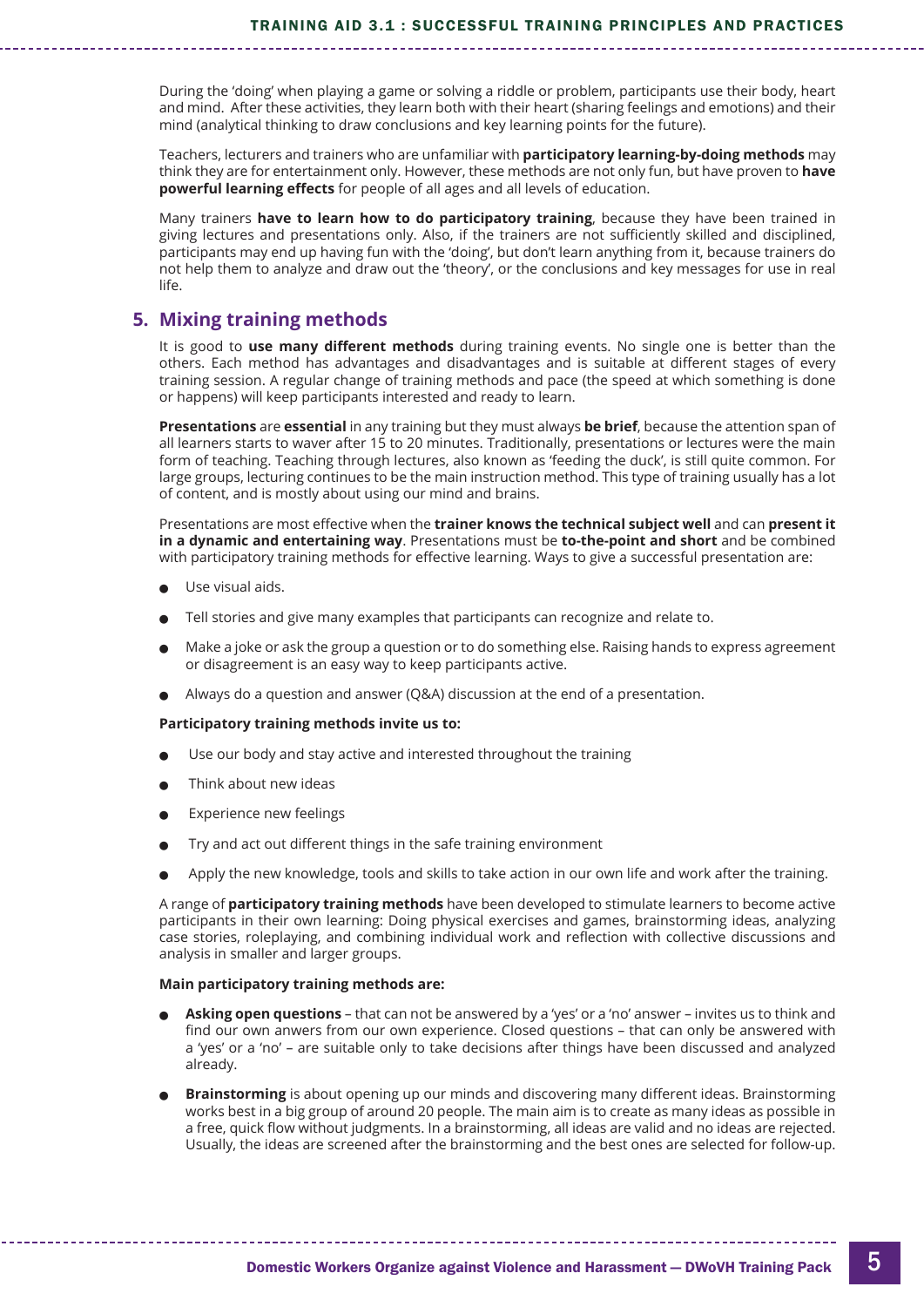- <sup>l</sup> **Buzz groups** of 3-4 persons or **pair discussions** of 2 persons facilitate exchange of ideas, feelings, opinions and analysis in a more intimate setting. Pair discussions allow the most speaking time for everyone to express their views.
- <sup>l</sup> **Case stories** are 'real life' or imaginary stories that are shared with participants through story telling, reading, watching and listening about things that have happened or could happen. Participants then discuss and analyze a story together in small groups often with some guiding questions. In this way groups find out how to go about solving problems and developing ideas for further action.
- **Energizers** are mostly physical exercises to warm up, refresh and relax participants at the start of every training activity or during longer training sessions.
- <sup>l</sup> **Games, like quizzes, puzzles or competitions** enable participants to have fun, do new things, look at things in different ways or practice new skills. They create energy and enthusiasm in the room.
- <sup>l</sup> **Roleplays** enable learners to act out an experience and solve a problem as in real life. They can increase self-confidence and have an empowering effect on the players. **Participation** in a roleplay must **always be voluntary**. Tips for facilitating a roleplay:
	- o Give brief but clear instructions to the players, and give them some preparation time.
	- o Stop the roleplay when no new information is coming up and the roleplayers start repeating themselves (usually after a few minutes).
	- o After stopping the roleplay, thank the roleplayers with an applause by the big group for playing their roles. Make sure to **'de-role'** the players: Everyone needs to understand that the players played a role and did not play themselves. This is especially important for roleplayers who played 'bad' roles, like abusive employers or husbands.
	- o Start the discussion by asking the roleplayers how they felt playing the role. Then discuss and start the analysis of what happened in the roleplay.
- **Small group discussions** enable participants to find solutions to problems and allow them more speaking time. Tips for facilitating small group discussions:
	- o **Change the composition of the small groups often** throughout the training to enable everyone to work with many others in different small group settings. Avoid the same group formations, where some always speak and others always keep quiet.
	- o Explain the discussion points or guide questions in the big group before dividing the group in small groups to save time. [*Otherwise the same thing may need to be explained in each small group*.]
	- o Give the groups some time to settle down to work, but make sure you are available to answer any questions of the small groups.
	- o After 10-15 minutes walk around, check on the progress of the small groups, and distribute flipchart papers and markers.
	- o 5-10 minutes before the end of the small group work, remind the groups to finish their group discussion and do the reporting.
	- o The small groups then present their findings in the big group to share further knowledge and experiences. **Divide the reporting time among the small groups**, ensure every small group gets an equal chance to present (part of) their findings and ask other small groups to add new information only. [*It is not cost-effective to have all groups report all their findings as it takes a lot of time and people get bored*.]
- **Q&A (questions and answers) discussion in the big group** often follows small group work towards the end of a training activity to analyze issues, draw conclusions and discuss the way forward (key terms, concepts and strategies, problems and possible solutions, different perspectives, advantages and disadvantages of actions or strategies) in more depth. Brief Q&A discussions can also be done after the energizer at the start of a training session to introduce or remind the group about a few key concepts before the main group training activity.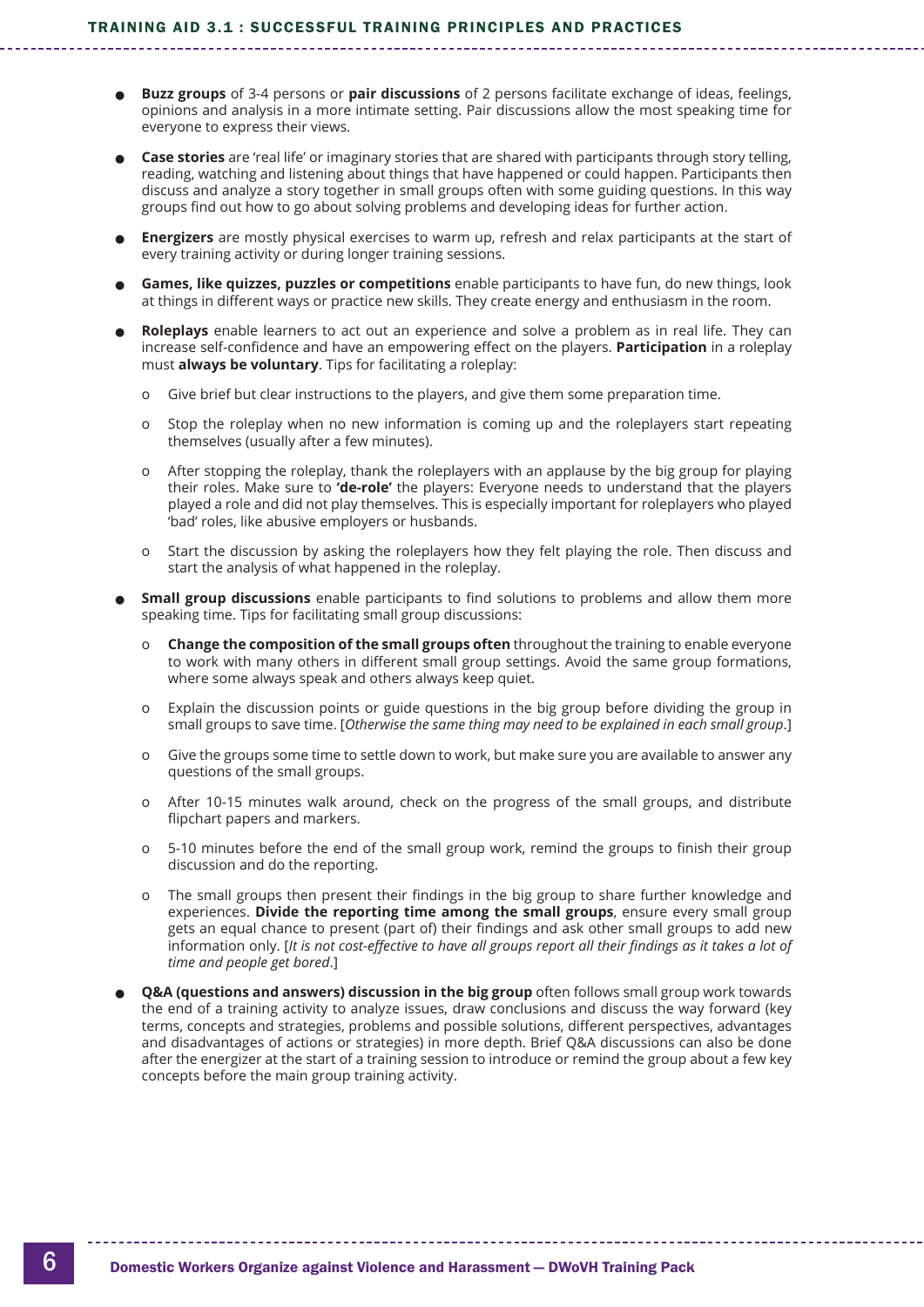#### **6. Applying the 20-50-90 rule**

Learners remember **more** when they hear and see visuals at the same time and **best** when they can practice and use the new information. People remember:



#### **7. Adapting to group size and dynamics**

The size of groups influences the **training dynamics**. A large group means more diversity in talents, knowledge and skills, but less chance for effective participation from all. A smaller group size allows for more active participation but a more limited range of contributions.

The group size should generally not be more than 25, if everyone is to have a chance to participate actively and equally. Between 26 to 35 particpants is still manageable, but they will need to be divided in smaller groups more often. This means covering less training subjects.

The group size varies at every stage of the experiential learning cycle in each training activity. It starts with an energizer and a brief introduction in the big group. Then participants carry out a task (game, case story, roleplay). Sharing feelings, analysis and drawing lessons and key messages follows in the big group.

| <b>Group size and participation patterns</b> |                                                         |  |
|----------------------------------------------|---------------------------------------------------------|--|
| 3-6 people                                   | Everyone speaks                                         |  |
| 7-10 people                                  | Almost everyone speaks. Quieter people say less.        |  |
| 11-18 people                                 | 5-6 people speak a lot, 3-4 other join in occasionally. |  |
| 19-30 people                                 | 3-4 dominate.                                           |  |
| 30+ people                                   | Little participation possible                           |  |

### **8. Keeping the pace in training**

In training processes, pace is about **adapting the speed of the training** to suit the participants and their learning process. It is about progressing at the same speed as the group, not too quick and not too slow.

Trainers check the energy levels of the group in the training room and adapt the training pace accordingly throughout the training. The energy can range from high to low and from positive to negative. With practice, trainers automatically 'tune in' to the participants, the training environement and the group dynamics. They develop a **radar for changes in energy levels and what to do about it**, if the energy drops or becomes heavy or negative in the training room.

#### Some **tips for keeping the pace** are to:

- <sup>l</sup> Ensure that there is enough clean **air** (oxygen) in the room and that the **temperature, light, sound and seating are right** for the participants.
- <sup>l</sup> Start and conclude training activities **on time**, or ask permission of the group to continue.
- <sup>l</sup> Stop presentations if they go on for too long (15 minutes maximum). Check the presentation time of resource persons, other trainers, small group presenters and yourself.
- **Give time** if people want to share individual or collective traumatic or other important experiences from their heart.
- <sup>l</sup> Energy levels differ during the day, for example, discuss new and challenging subjects in the morning when participants are active. Always set aside **enough off-time for participants**: at minimum 1 hour for lunch and rest during morning and afternoon sessions and have 30 minutes breaks between sessions. Ensure that training lasts no longer than 6 hours in total for participants per day.
- <sup>l</sup> If energy levels in the group are low, **do an energizer**, make some jokes, sing a song together or have another break so people can relax. If energy levels are often low or negative, discuss this with participants at the earliest opportunity to clear the air.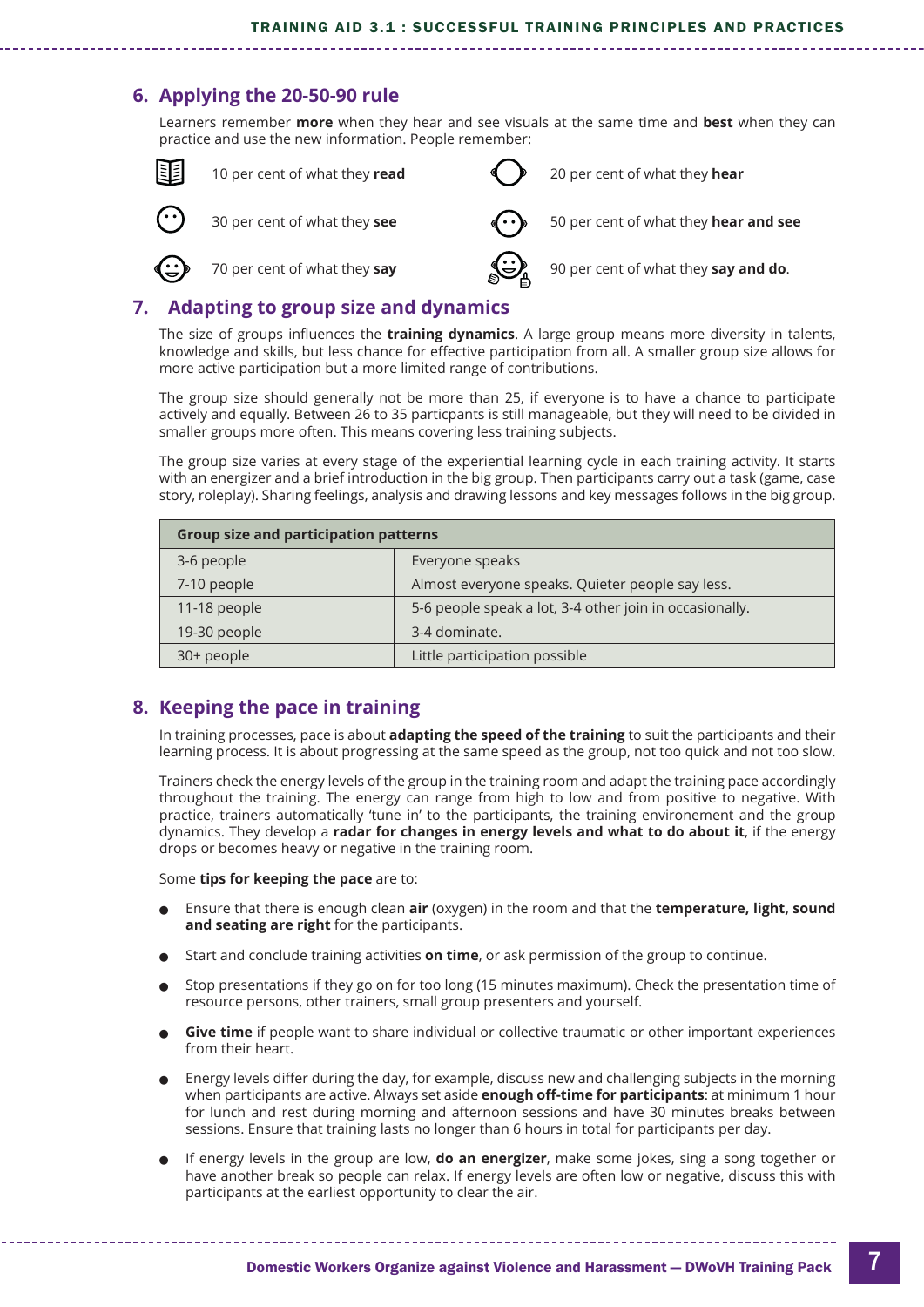<span id="page-7-0"></span>IEI

### **HANDOUT:**

# **11 Success principles and practices for DWoVH training**

| Key words                                                | <b>Explanation</b>                                                                                                                                                                                                                                                              |
|----------------------------------------------------------|---------------------------------------------------------------------------------------------------------------------------------------------------------------------------------------------------------------------------------------------------------------------------------|
| 1. Respect                                               | $\blacktriangleright$ We feel respected and feel like equals                                                                                                                                                                                                                    |
| 2. Relevance                                             | $\checkmark$ The training must meet our needs in our real life and work<br>$\checkmark$ We learn better by drawing on our own knowledge and experience.<br>$\checkmark$ We are motivated to learn things that are important to us                                               |
| 3. Immediate use                                         | $\checkmark$ We tend to have a problem-solving orientation to learning<br>$\checkmark$ We relate learning to our own lives and find it most useful if we can<br>apply the new learning immediately                                                                              |
| 4. Safety                                                | $\vee$ We need to feel that our ideas and contributions will be valued $\overline{\phantom{a}}$<br>that they will not be ridiculed or belittled                                                                                                                                 |
| 5. Fun                                                   | $\mathcal V$ We learn better when we enjoy ourselves<br>$\checkmark$ We include many activities like games, songs and physical<br>exercises in training, because they energize us.                                                                                              |
| 6. Responsibility                                        | $\checkmark$ We are responsible for our own learning<br>$\swarrow$ As trainers we are accountable to our learners: Their learning needs<br>must be met, and the training must be useful to them                                                                                 |
| 7. Dialogue                                              | $\blacktriangleright$ Adults learn better when they can share information with others.<br>$\checkmark$ Learning must be two-way communication and learners enter into<br>a dialogue with the trainers and each other                                                            |
| 8. Encouragement                                         | $\checkmark$ We make sure to praise learners for every good effort                                                                                                                                                                                                              |
| 9. Learning-by-doing<br>with our body,<br>heart and mind | $\checkmark$ We learn better if we follow the order and flow of the experiential<br>learning cycle:<br>Experience and do new things<br>O<br>Share our feelings about it<br>O<br>Think and analyze it<br>O<br>Draw conclusions for taking action in our life and work<br>$\circ$ |
| 10. The 20/50/90 rule                                    | $\mathcal V$ We like learning by doing because we remember:                                                                                                                                                                                                                     |
|                                                          | 10 % of what we read<br>20 % of what we hear                                                                                                                                                                                                                                    |
|                                                          | 30 % of what we see<br>50 % of what we hear and see                                                                                                                                                                                                                             |
|                                                          | 70 % of what we say<br>90 % of what we say and do.                                                                                                                                                                                                                              |
| 11. Pace                                                 | $\checkmark$ We adapt the speed of the training to suit the participants and their<br>learning process, not to quick and not too slow<br>$\checkmark$ We 'tune in' to the energy in the group and the training room, and<br>adapt the pace of training accordingly.             |

Adapted from [Budget smart – Financial education for migrant workers and their families: Training manual,](https://www.ilo.org/wcmsp5/groups/public/---asia/---ro-bangkok/---sro-bangkok/documents/publication/wcms_171658.pdf) ILO: Bangkok, 2011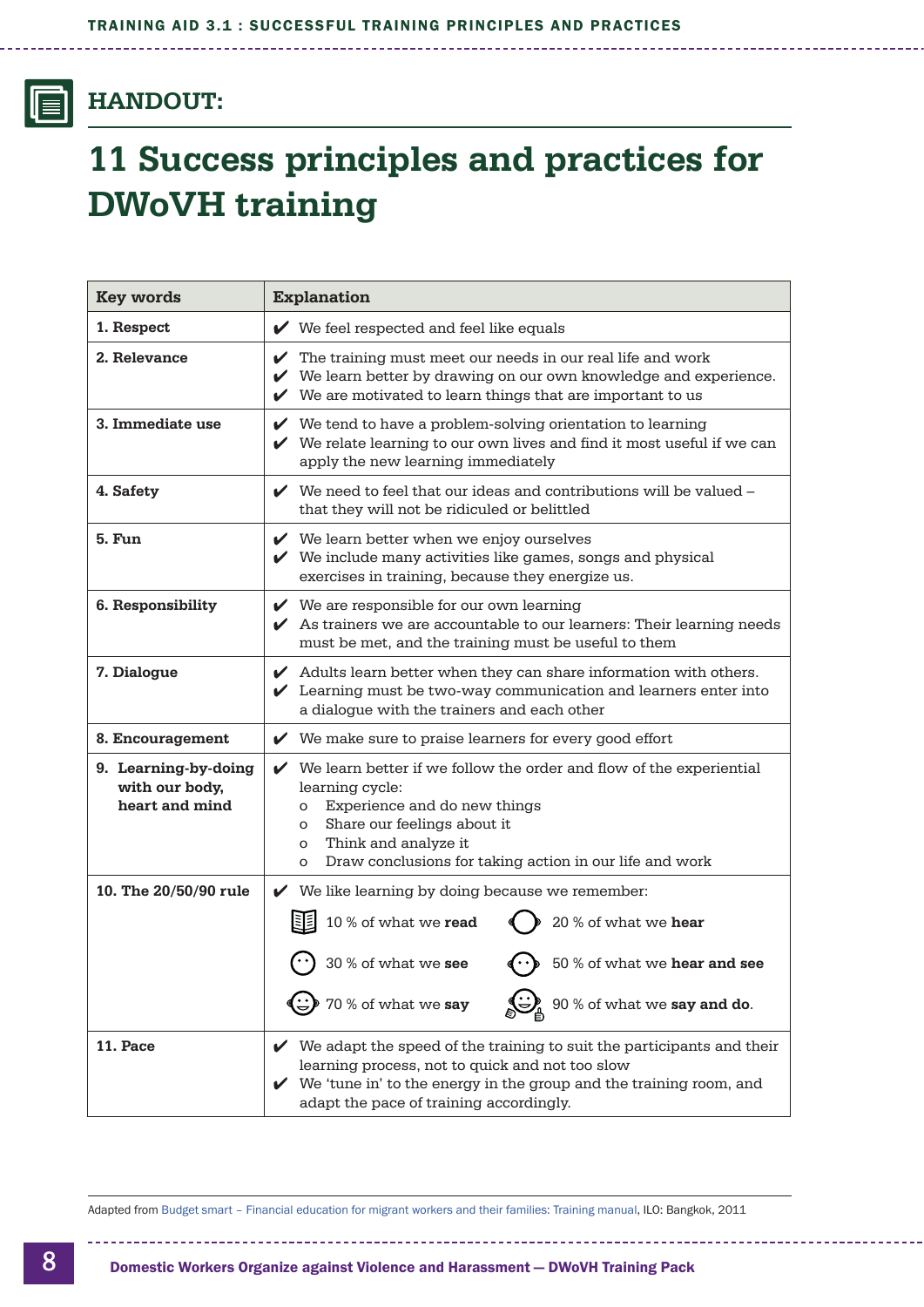### <span id="page-8-0"></span>**3.2 What makes a successful trainer?**

#### **Our tasks as trainers**

- <sup>l</sup> Freely share our knowledge and skills
- Facilitate the learning process of the participants
- Act as role model and change agent.

#### **Skills of a good trainer**

- Listening and speaking skills
- Teaching and facilitation skills
- Expertise on the subject
- <sup>l</sup> Empathy and social skills
- Capacity to create an enabling and safe training environment.

Make sure from the start that you are:

- <sup>l</sup> Approachable so that participants feel safe to ask questions and come to you, when they do not know **something** or something bothers them.
- **Gentle and firm at the same time.** Especially at the beginning of the training, some participants will want to be sure that they can safely share their views and feelings, and be treated with respect without being made fun of – being gentle gives them this trust. At the same time participants want guidance. They want to learn new things, and need clarity and decisiveness from the trainer to steer the group in the right directions. Otherwise, the training environment becomes messy, and people start to feel insecure or bored. This is where your firmness comes in.

As trainer and facilitator you must be able to **communicate effectively**. Listening skills are vital. Speaking has to be limited but WHAT you say needs to be LOUD and CLEAR, and EASY to UNDERSTAND.

#### **A good trainer and facilitator:**

- Asks open questions
- Records key points on a flipchart or board for all to see
- <sup>l</sup> Triggers the interest of participants and motivates them
- Summarizes the main points and key messages after each training activity.

Personality, skills and experience contribute to becoming an effective trainer and facilitator. These skills can be learned and improved. **'Practice makes good'** so the more we do it, the easier it becomes. Participants often describe a good trainer as being:

- Friendly, positive and sincere
- Self-confident and responsible
- <sup>l</sup> Enthusiastic and open-minded
- Creative with a good sense of humor
- <sup>l</sup> Knowledgeable about the subject
- Well organized
- <sup>l</sup> A good communicator and facilitator.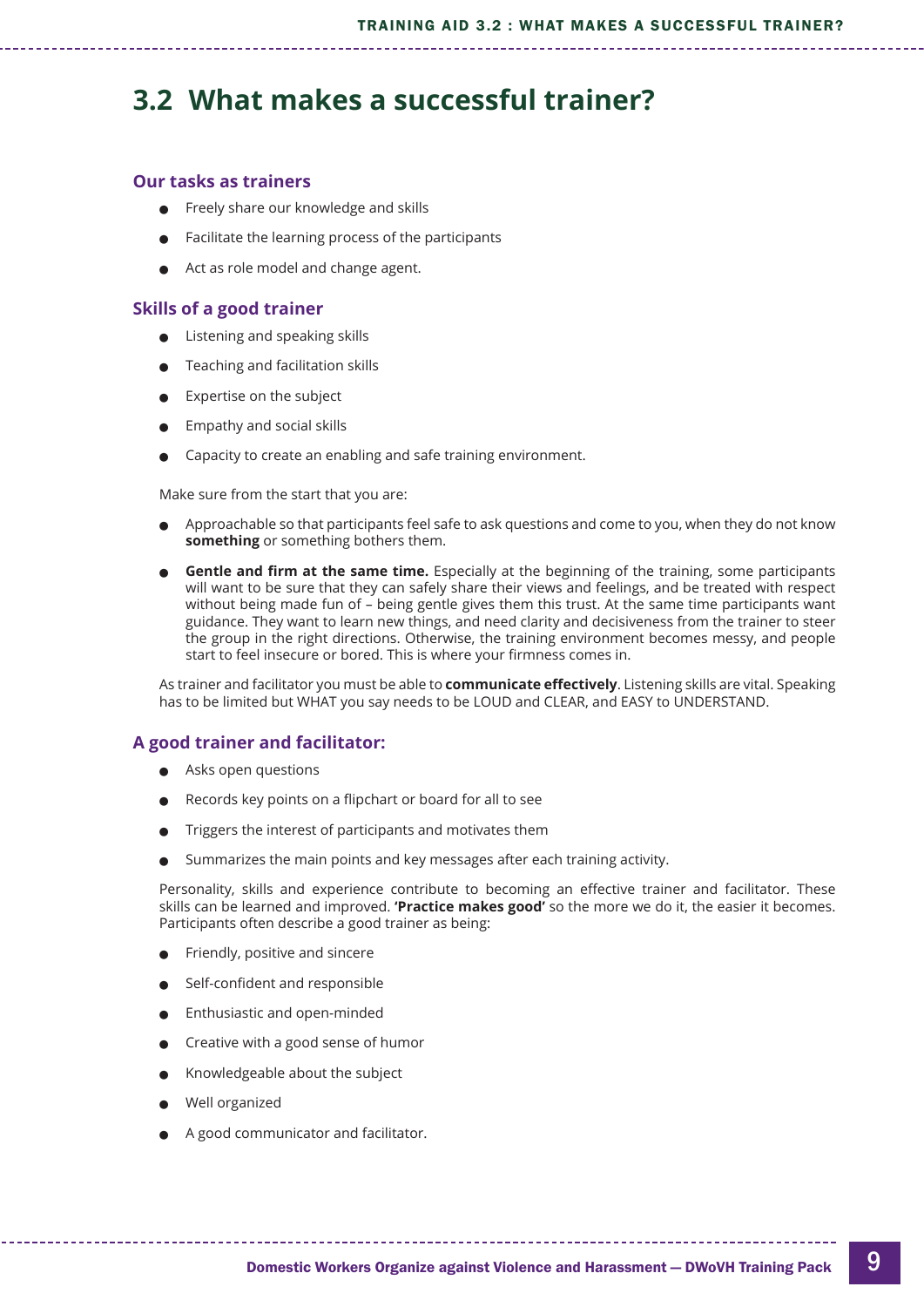#### A **good communicator** and **facilitator** knows how to:

- <sup>l</sup> Listen well
- <sup>l</sup> Speak slowly and use easy language and terms that participants can understand well
- <sup>l</sup> Use non-verbal cues such as the right body language (like, how to stand and move around the room) and make eye contact with participants
- <sup>l</sup> Be fair and respectful to all participants
- <sup>l</sup> Encourage diverse points of view and participation from everyone
- <sup>l</sup> Be alert, notice and respond to participants' changing needs
- Take control and let go as necessary.

#### **Our role as trainer & facilitator** changes **at each stage of the experiential learning cycle:**

- <sup>l</sup> **At the start of the training** both in the training as a whole and in each session the **trainer takes control** because participants are unfamiliar with the training contents and methods and the group dynamics are not yet formed. Some participants may feel uncertain or shy about participating. At this stage the trainer's role is to direct the training and make participants feel at ease by creating a friendly, supportive and fun learning environment.
- <sup>l</sup> **When the participants are comfortable**, the trainer stimulates active participation and encourages them to take the lead. At this stage **the trainer is a facilitator** who only guides the group process and keeps the time.
- <sup>l</sup> After participants have carried out a task, contributed and shared their experiences and feelings, the **facilitator returns back to the trainer's role** and helps participants to switch from action to reflection and analysis, and finally, to draw out the key messages for use in real life.

#### **Our role as trainer and organizer**

Another very important quality of an effective trainer is **organizational skills**:

- $\bullet$  All training activities require careful preparation, organization and time management. This is especially true for participatory training and when a new type of training is done for the first time.
- <sup>l</sup> Prepare well **before** every training activity. **Good preparation is half of the work** of every successful training.
- <sup>l</sup> Manage time and keep the pace. Check when participants are ready for the next step.

Trainers do not need to be 'experts' in all topics discussed during a training. Participants need to learn how to find new information by themselves. The trainer has a role as '**sign post'**, showing the participants how to learn and giving them directions on where to go.

It may also be useful to invite external **resource persons** to join sessions on specific subjects. When external experts are invited it is important that the trainer remains in charge of the session. Ask the resource persons beforehand to be brief and to ensure that enough time is reserved for interaction between the participants and the resource persons for Q&A, and for practical exercises which allow participants to apply what they learned.

#### **Some tips for trainers**

- <sup>l</sup> At the start of the training, **discuss and agree** with participants **on the training rules**, the do's and don'ts, and stress the importance of respect for all.
- <sup>l</sup> The best way to become a good trainer and facilitator is to **learn-by-doing**.
- **. Don't worry about making mistakes.** Every session can always be better. Think only about what could be done better and improved the next time.
- You don't need to know everything. If you don't have an answer, tell the group you don't know. If the question or point is relevant to the training, ask whether others in the group know or say that you will look it up and share later.
- <sup>l</sup> **Remain flexible and relaxed** if things don't go as planned. Planning and rules are good but we will often need to adapt.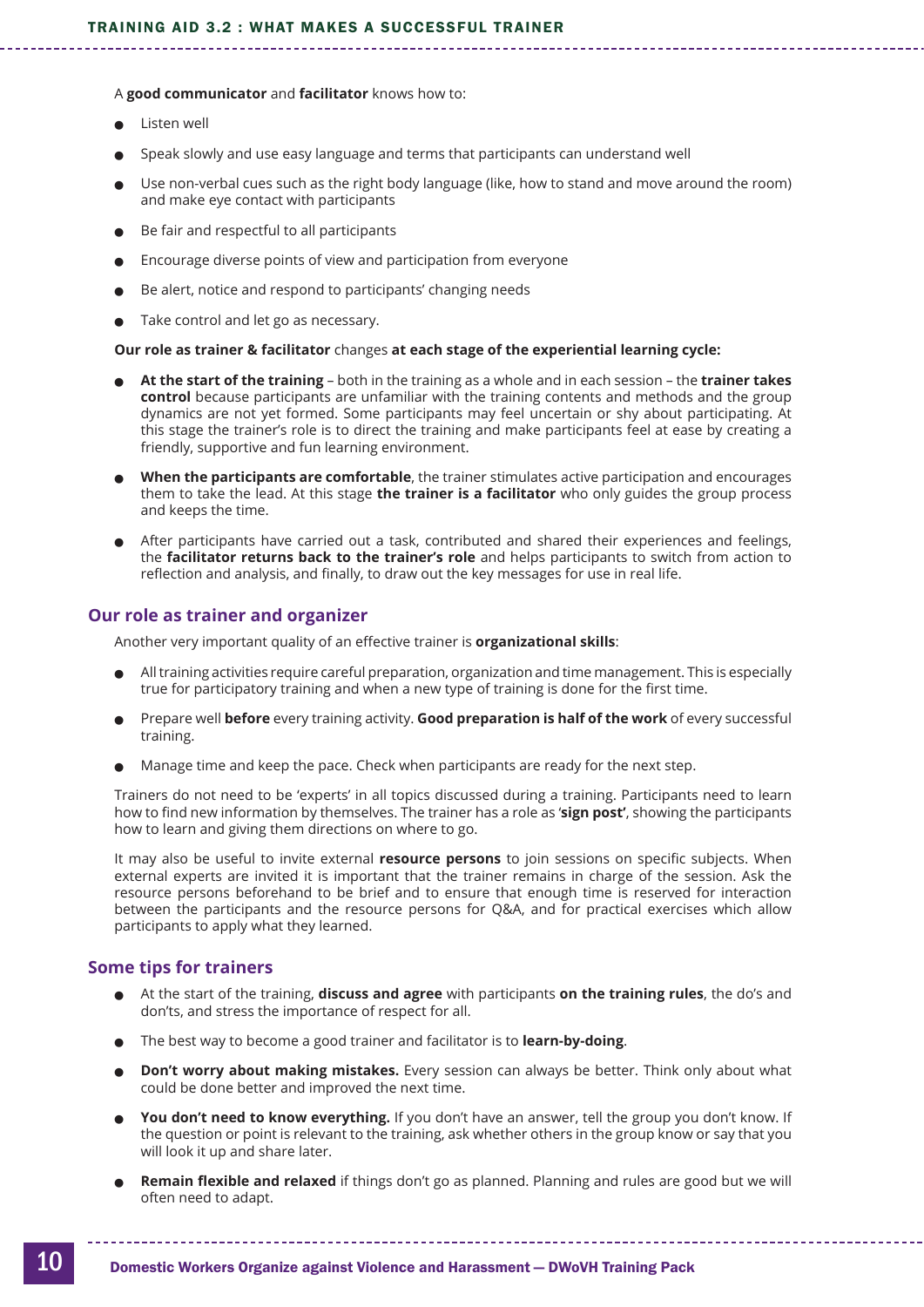### <span id="page-10-0"></span>**3.3 Gender training tips**

Gender equality is an essential building block in any training on equality, violence & harassment. **DWOVH trainers need to understand what gender equality is about** (See Unit 2. [Equality and Rights in Our Life](https://idwfed.org/en/resources/training-pack-yes-to-equality-no-to-violence-domestic-workers-organize-against-violence-and-harassment-dwovh/@@display-file/attachment_4) [and Work](https://idwfed.org/en/resources/training-pack-yes-to-equality-no-to-violence-domestic-workers-organize-against-violence-and-harassment-dwovh/@@display-file/attachment_4)) and how to integrate it throughout the training in a relevant and effective way.

#### **Why gender equality in DWOVH training design?**

Ideas on the value, roles and responsibilities of women and men exist in all cultures and societies, and gender relations are often far from equal with **women having more workload and less power than men**. This has negative effects on the chances and opportunities girls and women have in life, especially when families live in poverty:

- Low-income parents tend to invest more in the education and future of boys than girls.
- <sup>l</sup> Women face heavy, double workloads due to the combination of paid and unpaid duties.
- <sup>l</sup> Women are excluded from making important decisions for themselves, in the family, in communities, in organizations, and in societies.
- <sup>l</sup> Many girls and women face mobility constraints, and are more exposed to violence at home, at work and in the public domain.

This is especially **true for us, domestic workers**, who are mostly women working outside of our own home in the households of others. We often face double discrimination, as women and as workers. We have a job that is very valuable but has a low status, because it is considered a 'women's job' that is, an unskilled job that women are 'naturally fit to do'.

**Gender bias and discrimination** are **pervasive** throughout societies. Gender bias and discrimination **grow from gender norms and stereotypes** on what women and men:

- can and cannot do,
- should and should not do
- are capable and not capable of doing.

As domestic workers, we often face discrimination not only because we are women in a women's job. We may have to cope with **double, triple or more grounds of discrimination**: We often have a different race, color, ethnicity, social origin or nationality than our employers. We are migrants from rural areas in cities or from other countries. We may come from groups in poverty, because we belong to the lower castes or low-income classes in society or are indigenous peoples.

In many countries **gender bias and gender-based violence & harassment** are not acknowledged. Wherever and whenever gender discrimination is seen as 'normal' or 'part of our culture', the problem **is ignored** by government, employers, and by many men and also well-to-do women **in society**.

The **agencies** that regulate domestic work who should provide public services to us, or where we turn to for help, are generally **male-dominated**. These organizations often lack the commitment or expertise to provide us with quality services. When gender inequality is pronounced and exists everywhere in society, we may even face further violence & harassment from the agencies that should protect and defend us.

For all these reasons, as domestic workers, we are at **high risk** of encountering violence & harassment including gender-based violence and sexual harassment. When designing and organizing training against violence & harassment of domestic workers, **we need to know about gender equality** and **organize our training** in such a way that **all domestic workers can come to** and **actively participate** in **our training**.

#### **Gender tips for DWoVH training planning and design**

- **Identify** the specific gender **inequalities that may exist** among the domestic workers in your organization or area. Here is a checklist:
	- o Are there only women and girls, or also boys and men in domestic work?
	- o If both sexes and all ages are found among domestic workers, who needs training the most?
	- o What is the extent of gender inequality among domestic worker families, in the employer households, in the community and society in general?
	- o Are there laws to promote equality and fight discrimination in the country? If yes, how are these implemented in practice?
	- o Can women and men talk about gender-related issues, sex and sexual matters, violence & harassment on equal terms and openly?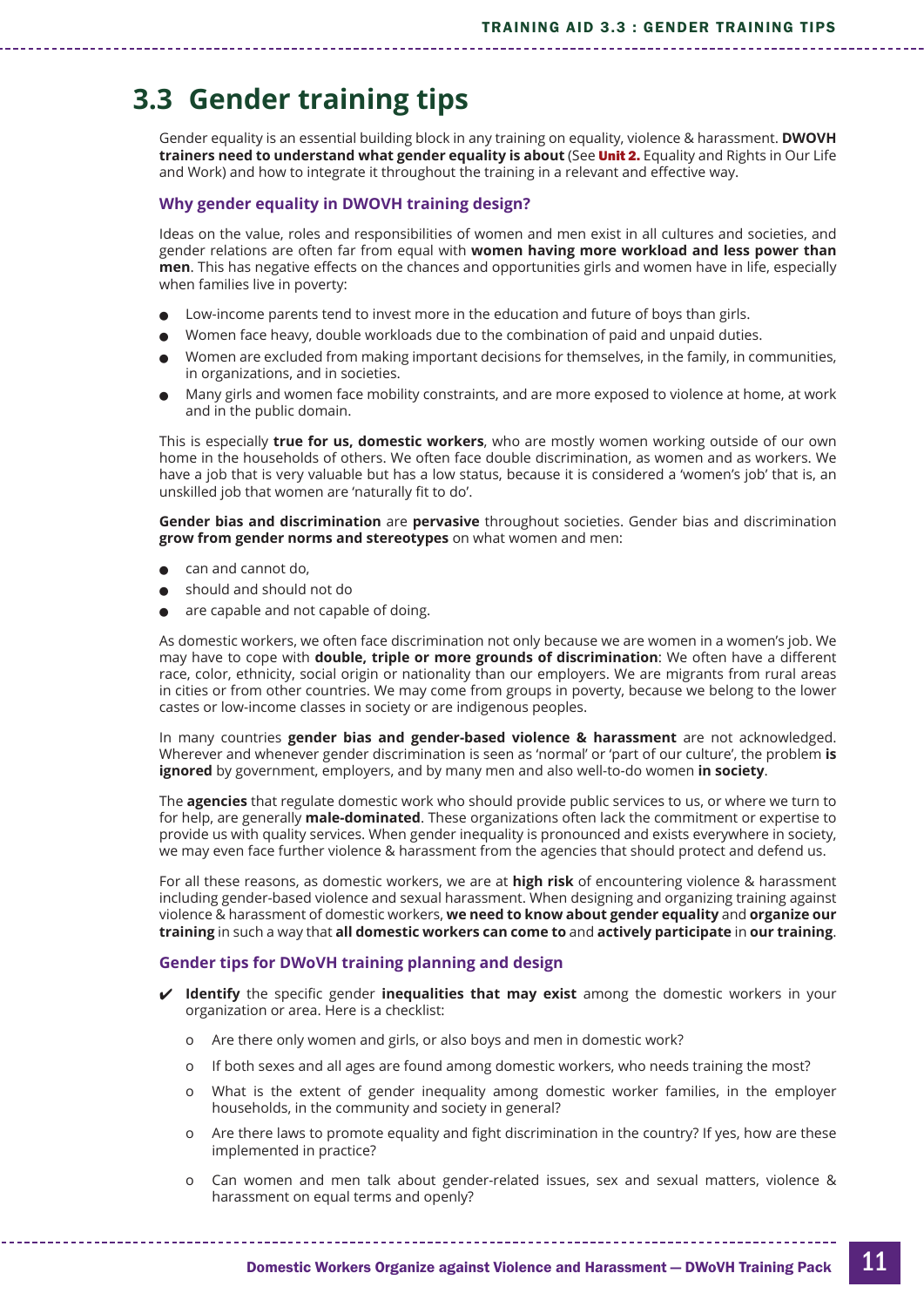- **Decide** whether women and men domestic workers can be trained together or require separate training on equality, violence & harassment. **Separate training for women and men in domestic work** is needed when:
	- o There is strict gender segregation in the society.
	- o Cultural, religious or other customs discourage or prohibit girls and women to speak up in the presence of men and boys.
	- o There is a need to develop and build up the confidence and capacity of women and girls, and encourage them to speak freely amongs themselves.
	- o Gender equality, sexuality, violence & harassment are sensitive topics that girls and women feel shy about and don't want to discuss with the other sex.
	- o Separate training for women-only and men-only groups is ideally followed by training in mixedsex groups as inequalities between men and women require changes in attutudes and behaviors of both sexes. Married domestic workers who live in their own home will often want to have training for their husbands too.
	- o It may be better to train children younger than 14 years separate from adults, and also to train girl and boy domestic workers separately. See next **section 3.4** [Tips for working with child domestic](#page-13-0) [workers.](#page-13-0)
- When training is provided to both sexes, **set targets** for the participation of women and men among the participants and the training team. See **section 4.2** [Selecting trainers and participants in](https://idwfed.org/en/resources/training-pack-yes-to-equality-no-to-violence-domestic-workers-organize-against-violence-and-harassment-dwovh/@@display-file/attachment_14) Training [aid 4](https://idwfed.org/en/resources/training-pack-yes-to-equality-no-to-violence-domestic-workers-organize-against-violence-and-harassment-dwovh/@@display-file/attachment_14) for more information on how to set such targets.
- **Women domestic workers** often face **practical obstacles** to participate in training. Check and arrange the following:
	- o Select training times and places to make it possible for them to participate.
	- o Ensure safe transportation, venues and accommodation.
	- o Allow women to bring their own or the employers' children to the training and arrange for and budget child care as possible.
	- o When girls or women are not allowed to travel alone, invite them in pairs or small groups, and arrange and budget for safe transportation.

#### **Gender tips for the training content**

- Identify the **gender perspectives** of participants at the **early start of the training** by carrying out a quick **'gender scan'** of their perspectives and views. You may encounter **resistance**, usually although not always, from men of all ages, from well-to-do women, who never experienced discrimination themselves or from (usually older) women who have been socialized to gender discrimination their whole life and have become 'guardians of patriarchal traditions':
	- o Gender is a sensitive subject for some because it is related to deepheld, personal values and norms in society on what women and men can and can not do.
	- o People may feel threatened about changing existing roles, patterns and power relations.
	- o **Unit 1.1** [Introduction to DWoVH training](https://idwfed.org/en/resources/training-pack-yes-to-equality-no-to-violence-domestic-workers-organize-against-violence-and-harassment-dwovh/@@display-file/attachment_3) program and participants has an exercise to carry out a quick scan of participants' gender perspectives and set the scene for effective gender training in an attractive and non-threatening way.
- Avoid jargon, **keep it simple and to-the-point**. The concepts, definitions and strategies for gender equality promotion are straightforward and easy-to-understand:
	- o Everyone in society, irrespective of their educational level, has ideas on what is fair and just.
	- o Appealing to these feelings of social justice and common sense when discussing what is right and what is wrong is much more effective than getting into academic discussions and elaborate 'gender jargon'.
- **Avoid creating a divide between women and men.** Do not stereotype all women as victims and all men as aggressors and wrongdoers as it is misleading and not true. Gender equality promotion is not about fighting a gender war. Women need feminist men: They are very effective gender promotors and can overcome resistance from other men.
- **Resist** making **sweeping generalizations** and **ensure respect** for women and men.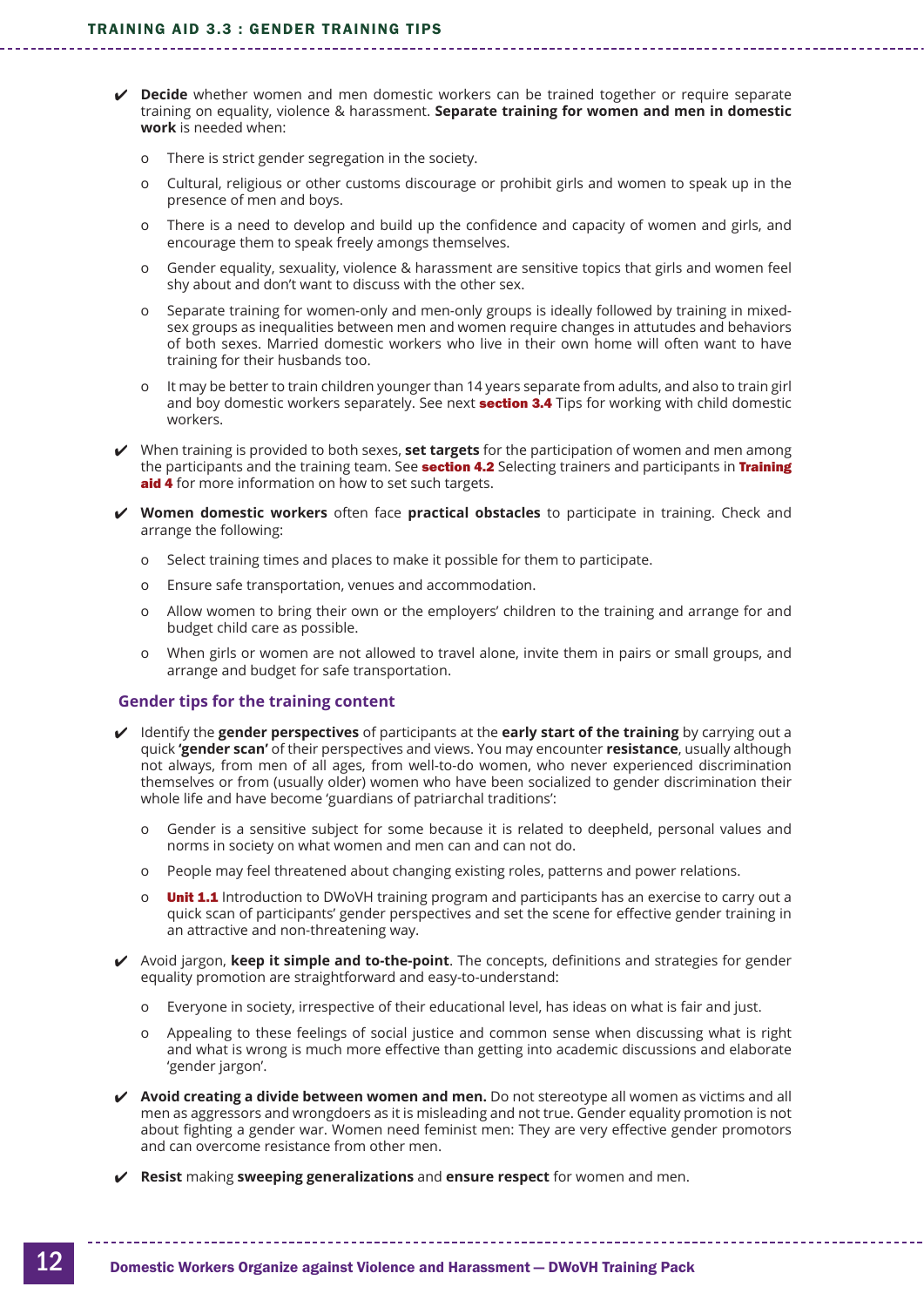- Design and provide **training** that is **relevant to the day-to-day life and work** of women domestic workers.
- Highlight gender problems from the **female and male perspectives**.
- Use **language that addresses all sexes and genders**.
- **Fight all grounds of discrimination at the same time:** Besides sex and gender, often also race, color, ethnicity, caste, origin and migrant status, and other grounds as needed. Fighting against gender discrimination will only be effective if the other forms of discrimination that domestic workers face, are also taken into account and addressed.

#### **Gender tips for the training process**

- Ensure enough **'speaking time'** for both sexes, and **'voice'** for those who are silent:
	- o Men will usually be more used to speaking in public and tend to respond faster and talk longer. If this happens, request the speakers to be brief.
	- o Women are often shy, especially when there are men in the room.
	- o Encourage women to speak up by telling the group that we now, or first, want to hear what women have to say.
	- o Women can also be too talkative and dominate the discussion. If this happens, ask them to stop doing so and give the floor to others.
	- o Ensure that women's perspectives are being heard and acknowledge inputs and viewpoints of women and men in starting and concluding sessions.
- Ensure **respect for the opinion of all, but especially for those in a minority position**. Also ensure **full respect** of everyone **for people who don't want to share their experience**, because they may find it too personal or too traumatic to do so.
- **Do not assume automatic solidarity among women**. Women are not all the same and they are not automatically loyal to one another. They will usually be more loyal to men and women from their own racial or ethnic, religious or cultural group and income class than to women from other backgrounds. For example, domestic workers often find that female employers take the side of their husbands, even if these abuse and harass the domestic workers in the household.
- **Women will often but not always be promoters of gender equality:**
	- o Men but also women may find gender training threatening, if they are afraid that it will take power or something else away from them rather than lead to a situation that benefits everyone.
	- o But, women from all walks of life actively promote gender equality for the simple reason that they share gender-related constraints and problems with other women.
- **Address sexist jokes** immediately and proactively:
	- o If participants feel threatened by a subject they may start to make sexist or racist jokes, or use derogatory language about and/or towards women or others in the group.
	- o As trainer you have to adress this type of behavior immediately, otherwise it will become worse.
	- o If the use of sexist, racist or other unacceptable language or behavior was included in the list of training rules and do's and don't's agreed at the start of the training, remind everybody of this. If it was not discussed earlier continue with the next point.
	- o Ask the person in question whether they really believe what they say and why they believe this.
	- o Ask other participants whether they agree or not and start a discussion on the subject. Facilitate the discussion which may turn contentious but will also serve to 'clear the air'. Usually, this works out fine, because people generally have no doubt when there is no respect for one another, and basic human rights are being violated.
	- o If obnoxious behavior persists, say clearly and frimly that disrespectful behavior is not tolerated in the group.
	- At the end of the session, make sure to add 'No sexism. No racism' and prohibition of other unacceptable language or behavior to the list of training rules. See **Unit 1.2** Expectations, [contributions, training rules and feedback.](https://idwfed.org/en/resources/training-pack-yes-to-equality-no-to-violence-domestic-workers-organize-against-violence-and-harassment-dwovh/@@display-file/attachment_3)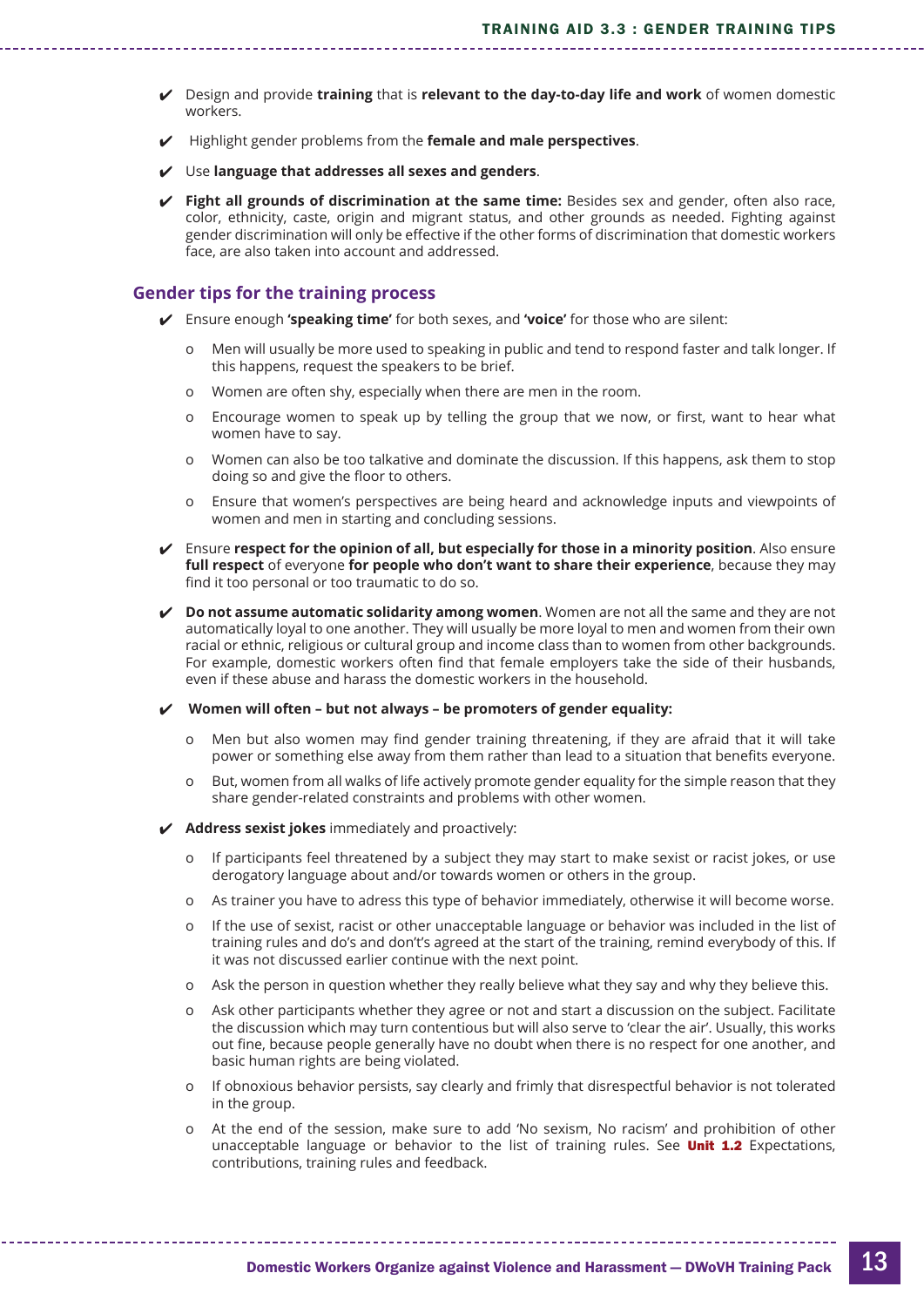### <span id="page-13-0"></span>**3.4 Tips for working with child domestic workers**

Child domestic workers tend to come from the **least privileged and most marginalized groups in society**. They are often **looked down upon** and stigmatized because of what they do, who they are and where they come from.

Many tend to expect less ability from them because of their low social status and lack of education. While many child domestic workers may not be able to read, write or do sums, they generally have lots of **experience and survival skills**. They have feelings, views and opinions but may be scared to express them. They can also be withdrawn and hostile to strangers, if they have experienced violence and abuse.

Child domestic workers are generally **difficult to reach**. It may be difficult to contact them, especially if they live in the place where they work. Challenges are:

- They often have very limited freedom and time
- You may need to get permission from their employers and/or parents.

Trainers need to find **creative methods** that will help child workers to express themselves and perform tasks in the process of their learning. Attention to their **well-being, relaxation and recreation** is vital. Include many creative activities like drawings and games, sports and outings whenever possible.

Even when children are identified clearly as the priority group for an activity, adults tend to think and do things **for them**, rather than **with them**. This means that children are often not asked for their opinion or invited to voice their concern. Older children and youth are sometimes given opportunities to participate in activities that are considered suitable for them such as awareness-raising campaigns or data collection, but younger children tend to have **little chance to have a real say** on issues that affect their life.

It is important to make sure that **children of all ages have a chance to participate**. Younger children have concerns different from those of older children. It is sometimes more effective and necessary to conduct separate training for different age groups, for example:

- <sup>l</sup> If you want more meaningful participation and more in-depth input from children and youth, separate them from adults.
- $\bullet$  It may be necessary to separate the girls and the boys.

To **encourage children's participation**, make sure that:

- <sup>l</sup> The training program and the sessions are brief, maximum 1 hour per session. The younger children are, the shorter attention span they have.
- <sup>l</sup> The training methods are interesting and stimulating with many interactive games and fun methods of delivery.
- There is not too much information to overwhelm them.
- The information is practical and relevant to their real life.
- <sup>l</sup> The language is simple and easy to understand. Use simple words and training aids.
- <sup>l</sup> The training aids and materials are attractive and memorable. Do many games and use many visual aids.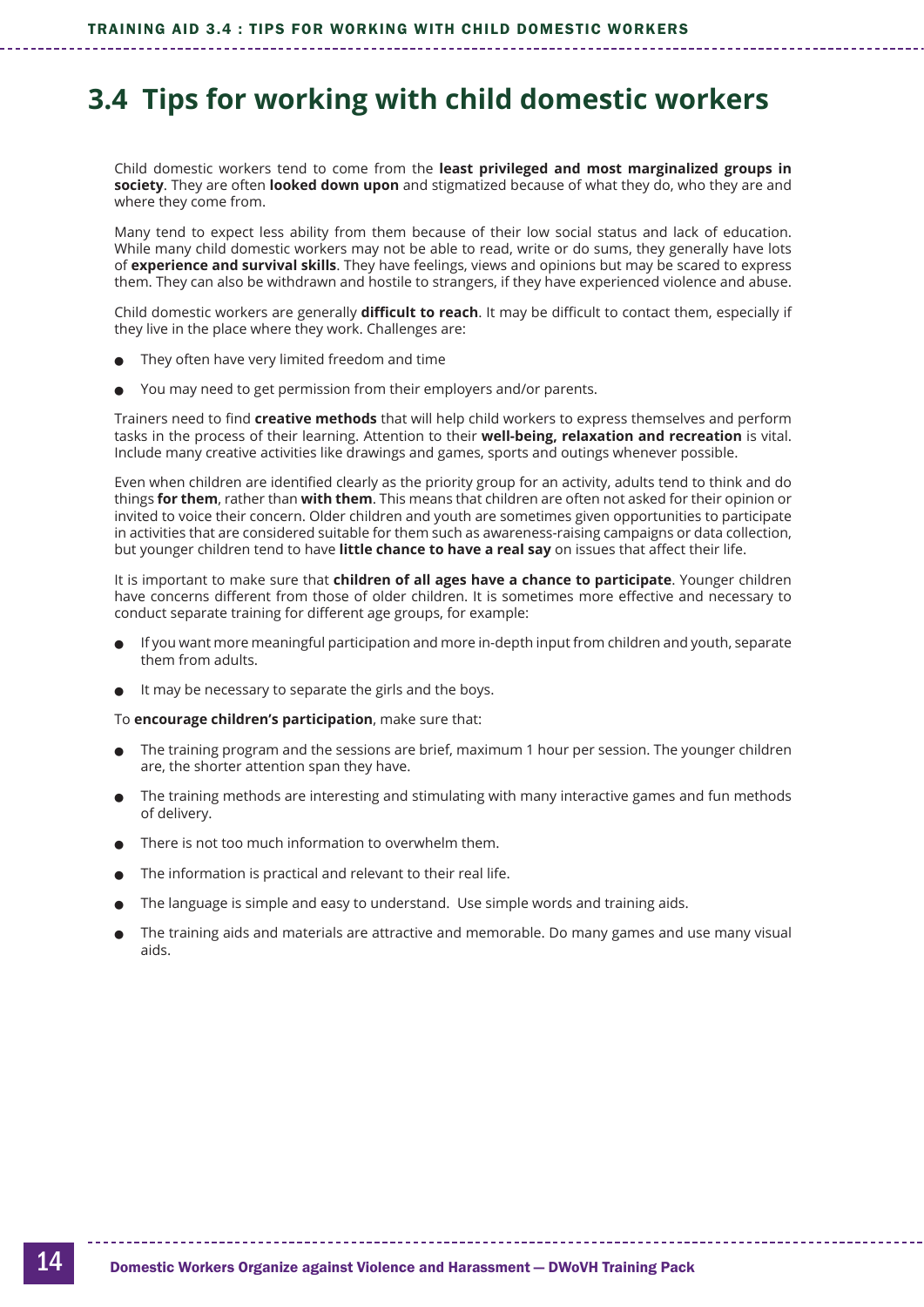### <span id="page-14-0"></span>**3.5 Tips for working with people in groups**

In DWOVH training it is essential that both trainers and learners use a communication style that is in line with the **values and principles of participatory training**. These are:

- An open-minded and sharing attitude
- Respect for others
- Interest in diversity and different experiences
- <sup>l</sup> Engaging in a critical review of opinions of ourselves and others
- <sup>l</sup> Willingness to change.

It is not always easy to follow the above principles. Many people are not used to participatory training, and have never learned in that way. They may not be used or interested to listen to other opinions or do not like to question their own ideas.

Training on gender, race, equality, human rights, violence & harassment can be **sensitive because it touches upon issues that are close to our heart**. Some people may be shy or fearful. Some may find it difficult to listen and respect other points of view, especially if these oppose their own deep felt feelings and beliefs, or if they feel challenged or if they fear that they will lose power. Some may start to feel uncomfortable and threatened by the subject, the trainer or other participants. Some may even want to take over or obstruct the training.

Trainers are responsible for **safeguarding** a constructive, friendly and safe **learning environment** for everyone, and ensuring that the training stays on course. As mentioned earlier, trainers need to be '**tuned in'** to the participants, the training atmosphere and the group dynamics. If you feel there is something not right in the training environment or the group, you need to find out what is happening and do something about it quickly, otherwise it may become bigger. This may sound difficult to new trainers but is usually quite straightforward. Below are some **tips for spotting potential difficulties and addressing them**.

#### **Shyness and silence**

At the start of training, some participants may be very shy and silent. As a trainer you may become worried, but there may not be a need for that. There are many **reasons** why girls and women, or other discriminated groups are shy and silent in groups:

- <sup>l</sup> **Socialization and education:** In many societies, girls and women or other groups have been told, time and again from a young age onwards that they should be quiet and silent, and they have been punished if they are not. So many girls and women, and other discriminated people internalize such instructions: They listen and obey, but they are afraid to express their views. They are always willing to please and they do not speak up for themselves.
- **Talking about sex is taboo** in many societies. For girls and women, it is often considered secret, private and shameful, something to keep to yourself or only whisper about with your best friends and not to discuss openly in a group. Boys and men are encouraged to learn about sex and discuss it openly with their peers, to experiment with sex and boast about it, especially if they belong to the privileged classes. This has to do with ideas about femininity and masculinity: Girls and women must remain virgins until marriage while boys and men can go out and have sex from a young age onwards. The showing of sexual violent acts of men towards women and even children has also become quite common in pornography which is widely consumed on social media by many from a young age onwards. This has also meant that sexual aggressive acts by men towards women, and sometimes even children, continue to be accepted in too many families, communities and societies.
- <sup>l</sup> Experiencing **violence & harassment is very humilating and painful**. It hurts the respect and dignity of those subjected to it. Victims often bury such feelings deep in their hearts, so that they do not have to remember and relive the incidents again and again.
- <sup>l</sup> Experiencing violence & harassment also causes **shame and guilt**. Girls and women are often blamed when something goes wrong, and punished for it. In the case of sexual violence & harassment, especially, women are blamed for causing the offense, just because they are women.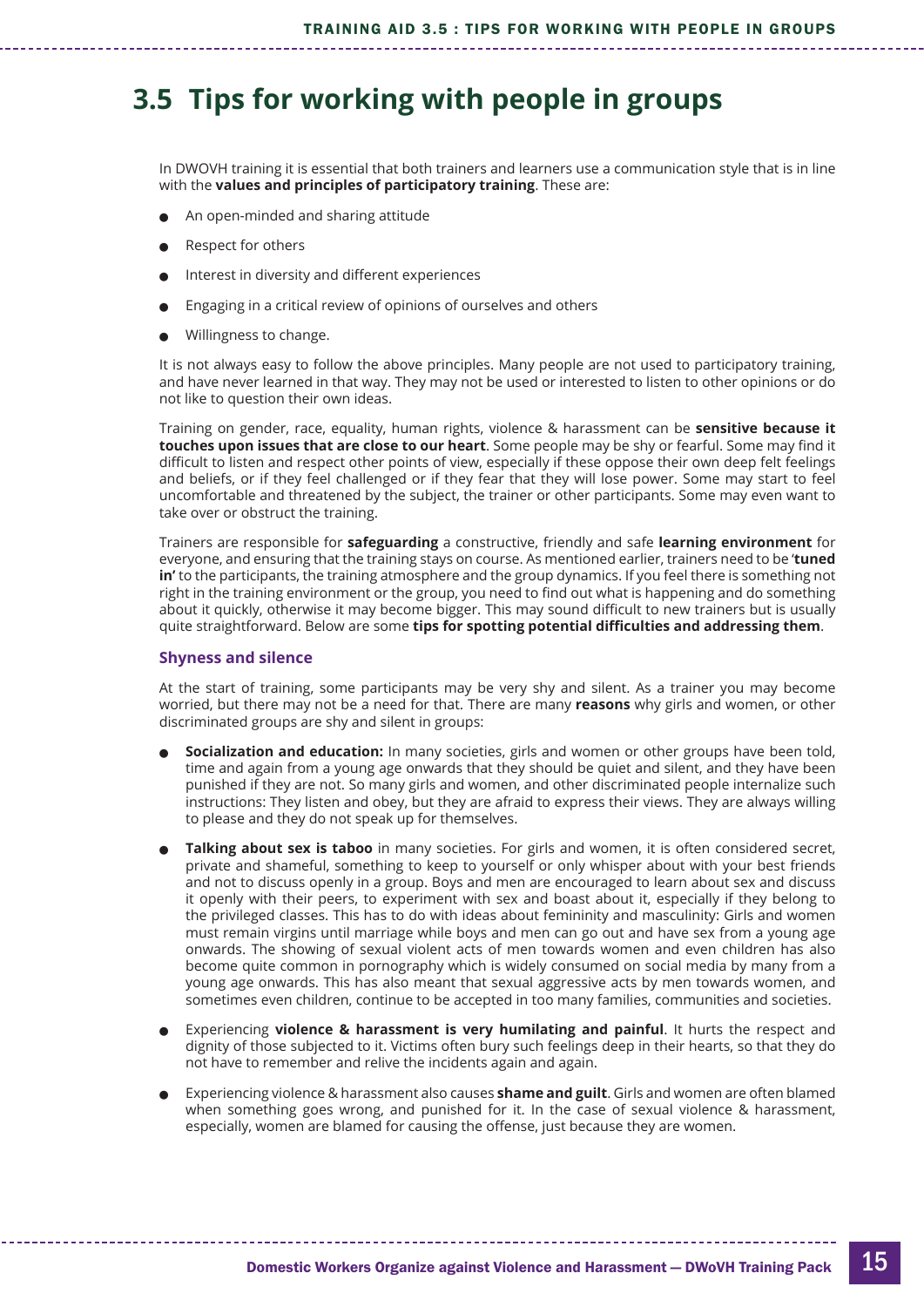Here are some **tips on how to deal with shy and silent participants:**

- **•** Do not worry, especially at the start of training. Many participants may be silent but they listen. There is no rush for everyone to speak at the beginning, and there are always participants who want to speak. Concentrate on creating a warm and safe learning environment with the exercises in this training pack.
- **Tell your own story** (be brief). Participants open up and start to trust you and others, if you as a trainer share something personal on handling something difficult like a sexist joke or being unfairly blamed for something.
- <sup>l</sup> After a few sessions, **encourage shy participants to talk and to help you** by taking on easy tasks, such as keeping time, distributing or collecting cards or forms. This builds their self-confidence because they feel that they are needed and actively contribute to the training.
- <sup>l</sup> **Never force participation on people.** Never ask participants to do something that they do not want. Always ask for volunteers in roleplays. Never appoint a person to play a role as victim or abuser. Let the small groups preparing a roleplay decide themselves on what to do, who will do it and how to play the role. If participants do not want to do a roleplay, they can create something else to express their message.

#### **Caring for violence victims and survivors**

- **Keep an eye on people** who remain shy, silent or withdrawn in other ways, who start to cry or are unhappy during the sessions, or who, all of a sudden, stay away from sessions. Many of your participants will have experienced violence & harassment, and be hurt by it. If you see someone sad, try to comfort her and ask her if she wants to talk to you or someone else about it.
- <sup>l</sup> **Victims and survivors of violence & harassment** have often been subjected to activities that are considered **shameful**. Especially if they are girls and women, they may well have been blamed for the abuse that they have been subjected to. This can make people shy to share experiences. You, as a trainer, need to respect this at all times, and not push anybody to share things that they don't want to share with others. Tell participants they can always come to see you in private and discuss things they find difficult or sensitive.
- <sup>l</sup> **Avoid jumping to conclusions and being judgemental.** When we have a lot of work and are too busy we tend to start thinking for participants for their own good, because we have heard similar stories and think we know what they have to do. This is counterproductive. People who seek help don't need others to think for them. Our role as trainers is to provide information and a safe space so they can order their mind, and decide for themselves.
- <sup>l</sup> When people want to **share painful experiences** during the training, you need to **give them the time and space to do so** and may have to adapt your training plan. You need to be attentive to victims' needs, provide them with support and warmth, and encourage the rest of the group to do the same.
- <sup>l</sup> Domestic workers who have experienced violence & harassment, including gender-based violence & harassment, will be **traumatized** by these events and may suffer from physical, psychological or other damage. Training and working with them will need extra care during the training, and they may **need further help**. If you are not trained as a counselor, doctor or psychologist and if you think that they have difficulties that you cannot deal with, try to refer them to other individuals or organizations that are competent and able to help them.

#### **Diversity and universal human rights**

DWOVH training is about **gender relations and abuse of power** between women and men, between workers and employers, and within society as a whole. Discussions on these issues can be controversial, because they relate to the fundamental values that we hold. These values are shaped by our economic and social class, culture, tradition, religion and political opinion. Therefore, they profoundly affect our private lives and relations, our families, communities and societies.

You can expect some **tension** arising when participants come from different backgrounds or nationalities or **when inequalities** among the sexes, ethnicities or religions **are pronounced**. For example, some men may find gender training threatening. There may occur disrespectful treatment against people of the lower classes or castes, or mistrust between groups of people with different nationalities, languages or religions.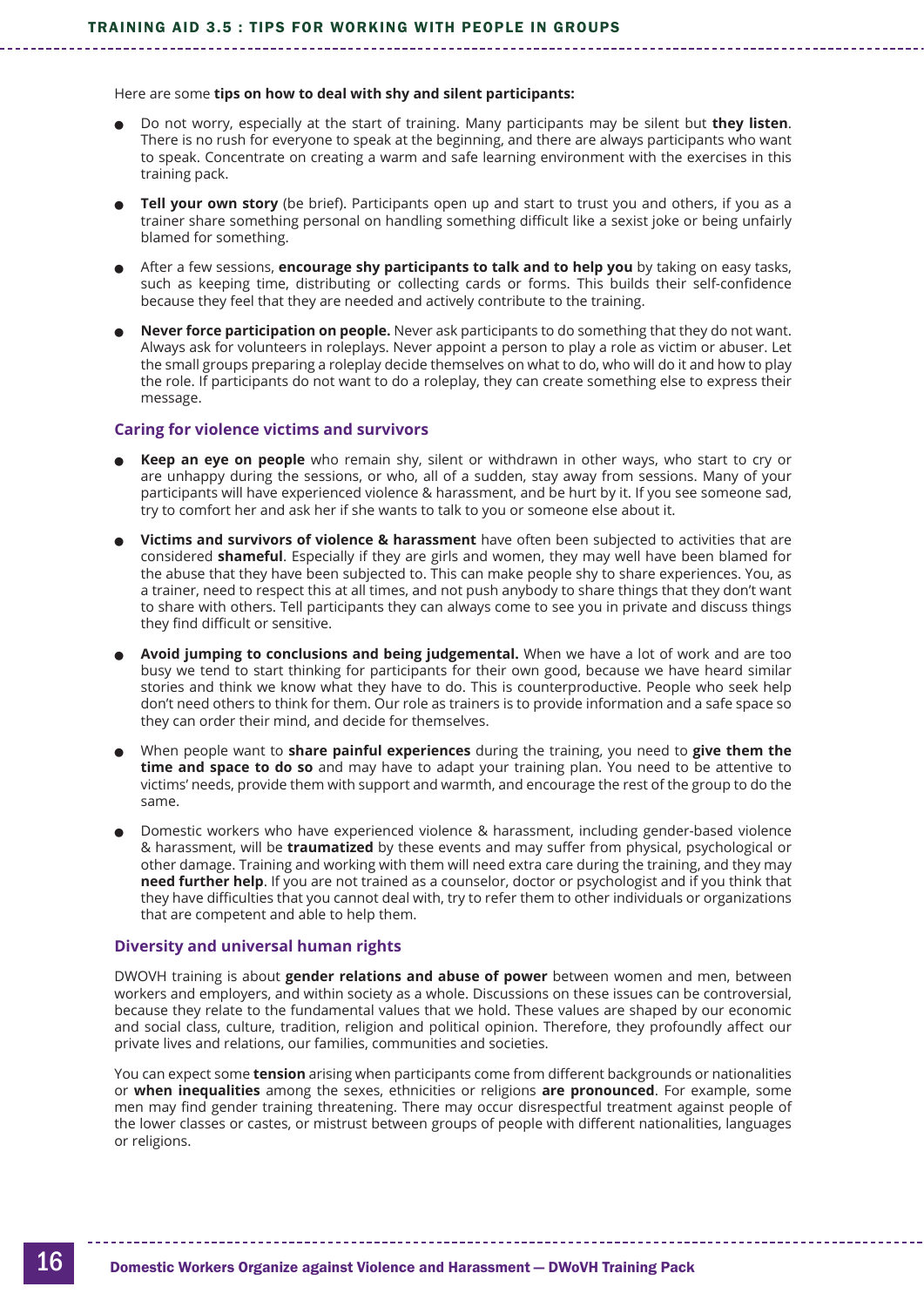In many societies there are also established social hierarchies. For instance, in Asia, **gender, age and status hierarchies** are widely observed. This means that in public settings:

- <sup>l</sup> Women and girls tend to be quiet and men outspoken.
- Children and youth are expected to listen to and obey the older generations.
- <sup>l</sup> People with lower status let those with higher status speak first and usually will not contradict people with a higher status.

**Differences of opinion** are unavoidable if you train people on gender equality, human rights and decent work for domestic workers. These differences can be a **valuable training opportunity**. In the protected training environment, space can be created and respect built among people from different backgrounds, who generally would never exchange views. When men, for example, learn about the women's perspective by imagining that they are women and women learn about the men's perspective, a start is made with building mutual understanding and respect.

As trainers and facilitators who drive the group dynamics, **our style of training** will play a role here:

- It is important to make participants feel that we are **fair and neutral**.
- <sup>l</sup> Give everyone an **equal voice**.
- <sup>l</sup> **Sometimes there are no 'right' and 'wrong' opinions**. Here it is important to listen to one another and in the end participants may 'agree to disagree'.
- <sup>l</sup> When it concerns different opinions on human, women's and children's rights, we need to **stand firmly with the people or groups whose rights are not respected**.

#### **Do's and don't's for trainers**

During the training, it is useful to observe the following rules:

- <sup>l</sup> **Do not dismiss or belittle participants' comments**, and avoid embarrassing any of them by flatly saying that they are 'wrong'. **Respond** to sincere comments with positive, respectful statements even if you do not agree with them. Using 'masked' positive response such as "I agree with you, *but* …" can sound condescending and insincere and create distrust and resentment. Positive response statements are: "I understand … *and* … ", "I respect … *and* …", "I appreciate … *and* …"
- <sup>l</sup> After acknowledging participants' views and feelings (step 2 in the experiential learning cycle), start a discussion on the issue at hand and invite other opinions. **There are often no absolute right or wrong answers.** The goal of the discussion in participatory training is usually not to find one absolute correct answer or to reach agreement on everything, but to explore several possibilities, hear different opinions, find alternative solutions to a problem and **decide with participants on what is fair and just**.

#### **Preventing unrest**

In general, individual frustrations or group **dissatisfaction can be prevented** or minimized if the trainer or training team:

- <sup>l</sup> Conducts the training in an **open, fair and respectful** way.
- <sup>l</sup> Discusses **participants' expectations** of the training at the start.
- Sets **group rules together** at the start of training.
- Gets **feedback from the group** by doing brief training evaluations every day.

Some **tips for dealing with group conflicts** are:

- <sup>l</sup> When you see an argument or conflict developing, **calm the atmosphere** with a joke, tell the persons to listen to each other and work it out together and take a break to dissolve tension and clear the air as needed.
- <sup>l</sup> If the conflict has **nothing to do with the training** content or process, ask participants to **discuss it in their own time** and bring the focus back to the discussion.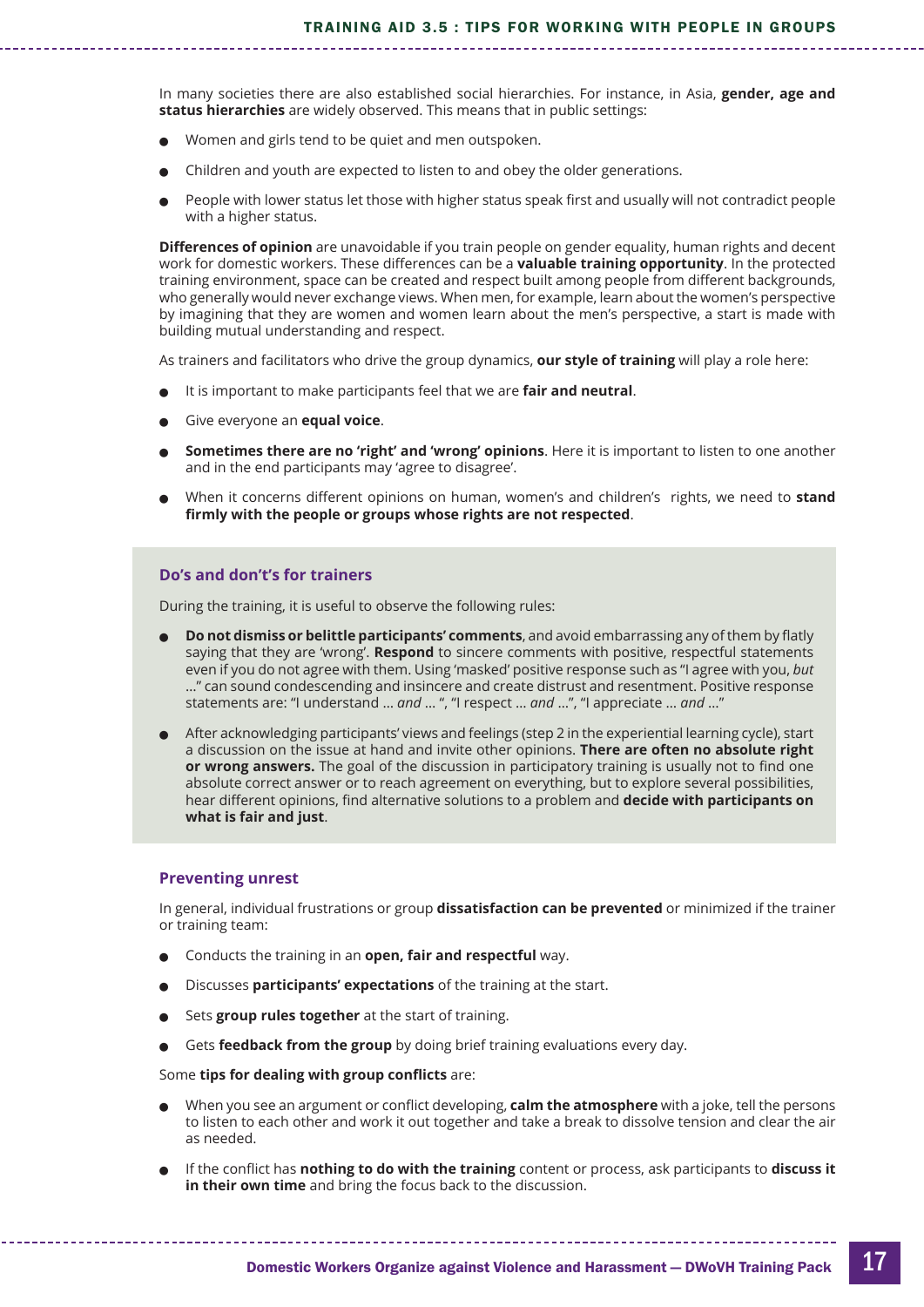- <sup>l</sup> If the conflict is **related to the training** content or process, for example, gender relations, **bring it out into the open, and discuss what is fair and just** (see previous Section 3.3 [Gender training tips](#page-10-0)).
- <sup>l</sup> Make sure all participants are treated with **respect** and have **equal opportunities** to be heard.
- <sup>l</sup> Use **fun games and exercises** to ease tensions and build group relations and solidarity.
- <sup>l</sup> Divide participants up in **different smaller groups** during the training mixing participants of different backgrounds. This stimulates interaction and can create solidarity.
- If you know which participants have a conflict with one another, especially those with personality clashes, avoid putting them to work in the same group.
- <sup>l</sup> Change the composition of smaller working groups frequently and divide cliques up, so that everyone has a chance to meet others.

#### **Dealing with difficult behavior**

In every training workshop, there may be persons who seek special attention or may behave in a disruptive or anti-social way. Sometimes they know that their behavior is disruptive, while others may not be aware that what they are doing is not helpful. Examples of difficult and disruptive behaviors are: Talking too much and dominating the discussion, always joking around and trying to be funny, disregarding the ground rules set by the group, regularly contradicting the trainer without sound arguments or introducing issues that take the training process off course.

Generally, persons who display such behaviors feel threatened by the training. Or, they want to get individual attention from the trainer because they want to be recognized as someone special, intelligent or important. Only seldom is it because they dislike the trainer. Here are some ways to deal with such behavior:

- $\bullet$  As soon as you notice that a person is trying to disrupt the training, talk to the person individually and try to diffuse – in a polite and respectful way – any frustration or problem.
- If the disruptive behavior persists, ask someone who has a personal relationship with the person to act as an intermediary to address the problem.
- In discussing the disruptive behavior with the person (in private or in public), clearly spell out the specific negative effects of his or her behavior. Avoid making the person feel that s/he is being personally disliked or attacked.
- Give the person a specific responsibility in the training to focus her or his energy.
- In exceptional cases, ask the person to bring up his or her problem to the group and have the group resolve it together. But keep in mind that this approach can be threatening for the person, may waste valuable training time and be counter-productive.

It is possible that a conflict may be beyond your ability to resolve. In rare cases, if a conflict is so severe that it seriously disrupts the training, you may need to ask the individual(s) or group who cause the disruption to leave. Fortunately, in most cases conflicts can be reduced to a manageable level and resolved during the training.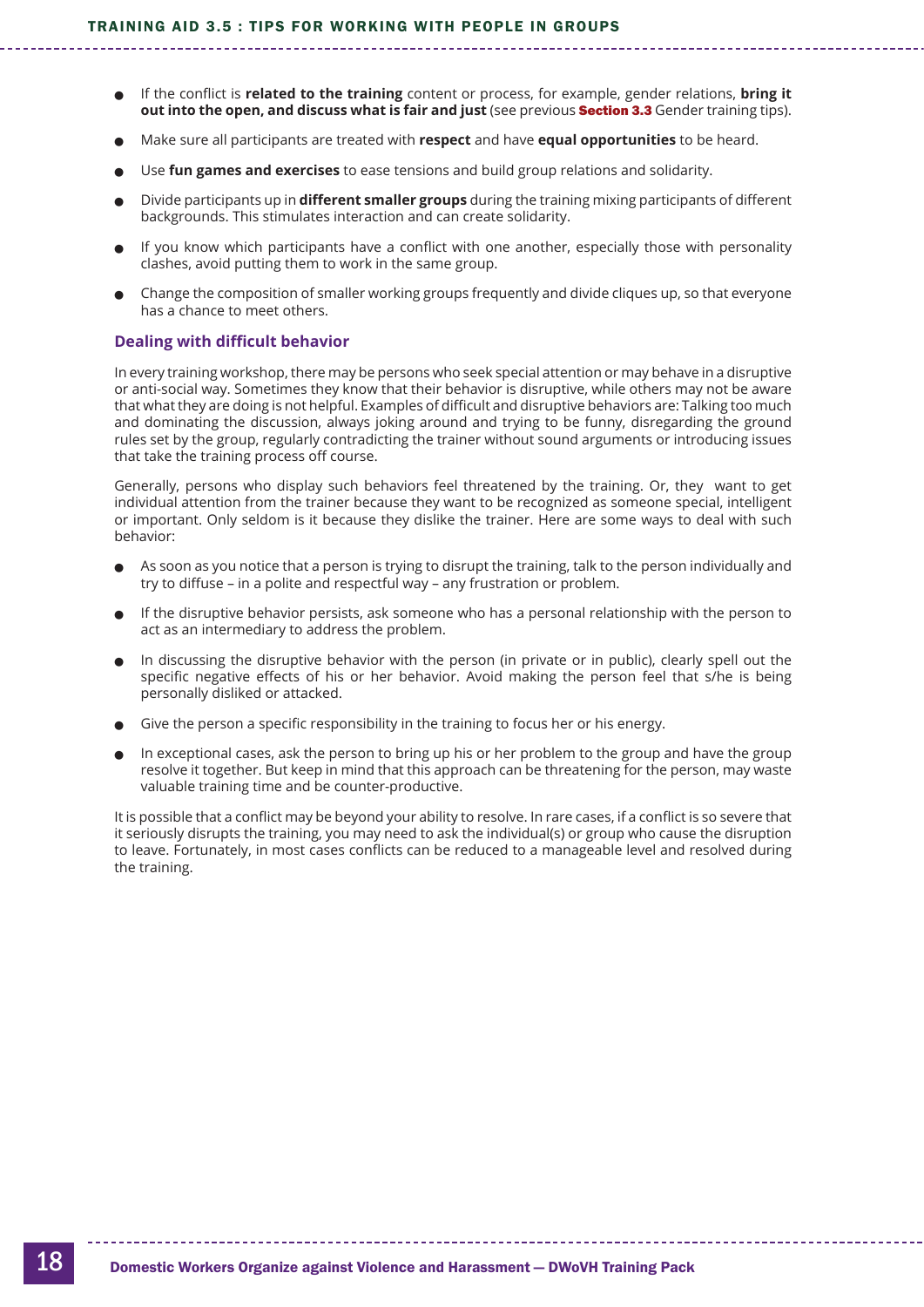## <span id="page-18-0"></span>**Sources**

Bernal, M., *Self-care and self-defense: Manual for feminist activists*, CREA (Centro de Recursos Educativos para Adultos) in cooperation with: Artemisa (Grupo Interdisciplinario en Genero, Sexualidad, Juventud y Derechos Humanos), ELIGE (Red de Jovenes por Derechos Sexuales y Reproductivos), CREA, New Delhi and New York, 2008

[https://www.genderit.org/sites/default/files/self-care-brochure\\_0.pdf](https://www.genderit.org/sites/default/files/self-care-brochure_0.pdf)

GTZ (Deutsche Gesellschaft fur Technische Zusamenarbeit), International CEFE (Competency-based Economies Formarion of Enterprise) Manual, 1998.

IDWF, *Resolutions, Adopted by the 2nd IDWF Congress 2018*, Cape Town, South Africa [https://idwfed.org/en/2018-congress/resolutions-adopted-by-the-2nd-idwf-congress-2018-cape-town](mailto:https://idwfed.org/en/2018-congress/resolutions-adopted-by-the-2nd-idwf-congress-2018-cape-town-south-africa/@@display-file/attachment_1)[south-africa/@@display-file/attachment\\_1](mailto:https://idwfed.org/en/2018-congress/resolutions-adopted-by-the-2nd-idwf-congress-2018-cape-town-south-africa/@@display-file/attachment_1)

ILO, *Budget smart – Financial education for migrant workers and their families: Training manual* (ILO: Bangkok, 2011

[https://www.ilo.org/wcmsp5/groups/public/---asia/---ro-bangkok/---sro-bangkok/documents/publication/](https://www.ilo.org/wcmsp5/groups/public/---asia/---ro-bangkok/---sro-bangkok/documents/publication/wcms_171658.pdf) [wcms\\_171658.pdf](https://www.ilo.org/wcmsp5/groups/public/---asia/---ro-bangkok/---sro-bangkok/documents/publication/wcms_171658.pdf)

ILO, *Equality and non-discrimination at work in East and South-East Asia, Training package: Guide and Exercise and tool book for trainers*, by Haspels, N.; de Meyer, T.; and Paavilainen, M.; Bangkok, 2011 Guide at:

[https://www.ilo.org/wcmsp5/groups/public/---asia/---ro-bangkok/---sro-bangkok/documents/publication/](https://www.ilo.org/wcmsp5/groups/public/---asia/---ro-bangkok/---sro-bangkok/documents/publication/wcms_178415.pdf) [wcms\\_178415.pdf](https://www.ilo.org/wcmsp5/groups/public/---asia/---ro-bangkok/---sro-bangkok/documents/publication/wcms_178415.pdf)

Exercise and tool book for trainers at:

[https://www.ilo.org/asia/publications/WCMS\\_178417/lang--en/index.htm](https://www.ilo.org/asia/publications/WCMS_178417/lang--en/index.htm)

ILO, *Gender mainstreaming strategies in decent work promotion, Programming tools: GEMS toolkit*, Bangkok, 2010

[https://www.ilo.org/wcmsp5/groups/public/---asia/---ro-bangkok/---sro-bangkok/documents/publication/](https://www.ilo.org/wcmsp5/groups/public/---asia/---ro-bangkok/---sro-bangkok/documents/publication/wcms_143849.pdf) [wcms\\_143849.pdf](https://www.ilo.org/wcmsp5/groups/public/---asia/---ro-bangkok/---sro-bangkok/documents/publication/wcms_143849.pdf)

ILO, *Rights, responsibilities and representation, 3-R Trainers' kit, Empowerment for children, youth and families*, by Suriyasarn, B., Terhorst, R., Haspels, N., Bangkok, 2006 https://www.ilo.org/wcmsp5/groups/public/--asia/---ro-bangkok/documents/publication/wcms\_108279. [pdf](https://www.ilo.org/wcmsp5/groups/public/---asia/---ro-bangkok/documents/publication/wcms_108279.pdf)

International Institute for Environment and Development, (IIED), *A trainer's guide for participatory learning and action*, by Pretty, J., Guyt, I., Thompson J. and Scoones, I., London, 1995 <https://pubs.iied.org/sites/default/files/pdfs/migrate/6021IIED.pdf>